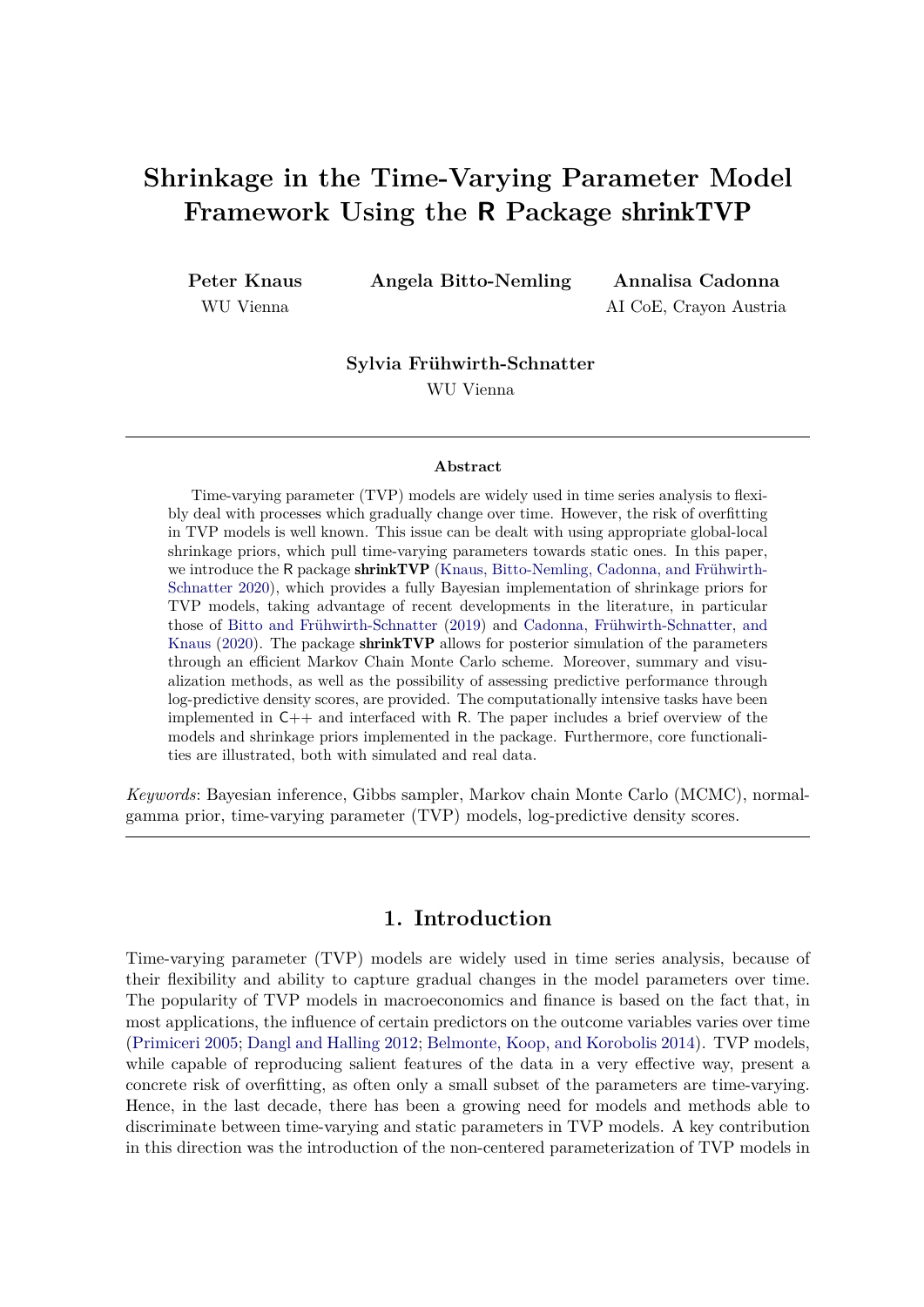[Frühwirth-Schnatter and Wagner](#page-29-1) [\(2010\)](#page-29-1), which recasts the problem of variance selection and shrinkage in terms of variable selection, thus allowing any tool used to this end in multiple regression models to be used to perform selection or shrinkage of variances. [Frühwirth-](#page-29-1)[Schnatter and Wagner](#page-29-1) [\(2010\)](#page-29-1) employ a spike and slab prior, while continuous shrinkage priors have been utilised as a regularization alternative in, e.g., [Belmonte](#page-28-3) *et al.* [\(2014\)](#page-28-3), [Bitto and](#page-28-0) [Frühwirth-Schnatter](#page-28-0) [\(2019\)](#page-28-0) and [Cadonna](#page-28-1) *et al.* [\(2020\)](#page-28-1). For an excellent review of shrinkage priors, with a particular focus on high dimensional regression, the reader is directed to [Bhadra,](#page-28-4) [Datta, Polson, and Willard](#page-28-4) [\(2017\)](#page-28-4).

In this paper, we describe the R package shrinkTVP [\(Knaus](#page-29-0) *et al.* [2020\)](#page-29-0) for Bayesian TVP models with shrinkage. The package is available under the general public license (GPL  $\geq$  2) from the Comprehensive R Archive Network (CRAN) at [https://cran.r-project.](https://cran.r-project.org/web/packages/shrinkTVP) [org/web/packages/shrinkTVP](https://cran.r-project.org/web/packages/shrinkTVP). The package efficiently implements recent developments in the Bayesian literature, in particular the ones presented in [Bitto and Frühwirth-Schnatter](#page-28-0) [\(2019\)](#page-28-0) and [Cadonna](#page-28-1) *et al.* [\(2020\)](#page-28-1). The computationally intensive Markov chain Monte Carlo (MCMC) algorithms in the package are written in  $C_{++}$  and interfaced with R (R [Core Team](#page-30-1) [2017\)](#page-30-1) via the Rcpp [\(Eddelbuettel and Balamuta 2017\)](#page-29-2) and the RcppArmadillo [\(Eddelbuettel](#page-29-3) [and Sanderson 2014\)](#page-29-3) packages. This approach combines the ease-of-use of R and its underlying functional programming paradigm with the computational speed of C++.

The package **shrinkTVP** is designed to provide an easy entry point for fitting TVP models with shrinkage priors, while also giving more experienced users the option to adapt the model to their needs. This is achieved by providing a robust baseline model that can be estimated by only passing the data, while also allowing the user to specify more advanced options. Additionally, the shrinkTVP package is designed to ensure compatibility with well-known times series formats and to complement other packages. As input objects, time series from the R packages zoo [\(Zeileis and Grothendieck 2005\)](#page-31-0) and xts [\(Ryan and Ulrich 2018\)](#page-30-2) as well as time series formats like ts are supported. Estimation output is compatible with the popular R package coda [\(Plummer, Best, Cowles, and Vines 2006\)](#page-30-3) which can be easily applied for convergence diagnostic tests, among others. Coupled with intuitive summary and plot methods, shrinkTVP is a package that is easy to use while remaining highly flexible.

shrinkTVP is, to our knowledge, the only R package that combines TVP models with shrinkage priors on the time-varying components in a Bayesian framework. Several R packages deal with statistical inference for various specific classes of state space models, of which TVP models are a special case. The most popular R package in this field is dlm [\(Petris 2010\)](#page-30-4), a comprehensive package providing routines for maximum likelihood estimation, Kalman filtering and smoothing, and Bayesian analysis for dynamic linear models (DLMs). The accompanying book [\(Petris, Petrone, and Campagnoli 2009\)](#page-30-5) introduces the methodology and many R code examples. As of now, priors are not designed to encourage shrinkage and shrinkTVP complements dlm in this regard.

The R package bvarsv [\(Krueger 2015\)](#page-29-4) implements Bayesian inference for vector autoregressive (VAR) models with time-varying parameters (TVP-VAR) and stochastic volatility for multivariate time series as introduced by [\(Primiceri 2005\)](#page-30-0). We refer to [\(Del Negro and Primiceri](#page-28-5) [2015\)](#page-28-5) for details on the MCMC algorithm and a later correction of the original scheme. In addition to the very user friendly estimation function bvar.sv.tvp, bvarsv provides posterior predictive distributions and enables impulse response analysis. The package includes the macroeconomic data set analysed in [\(Primiceri 2005\)](#page-30-0) as example data set, usmacro.update, which we use in our predictive exercise in Section [5](#page-18-0) to showcast the effect of introducing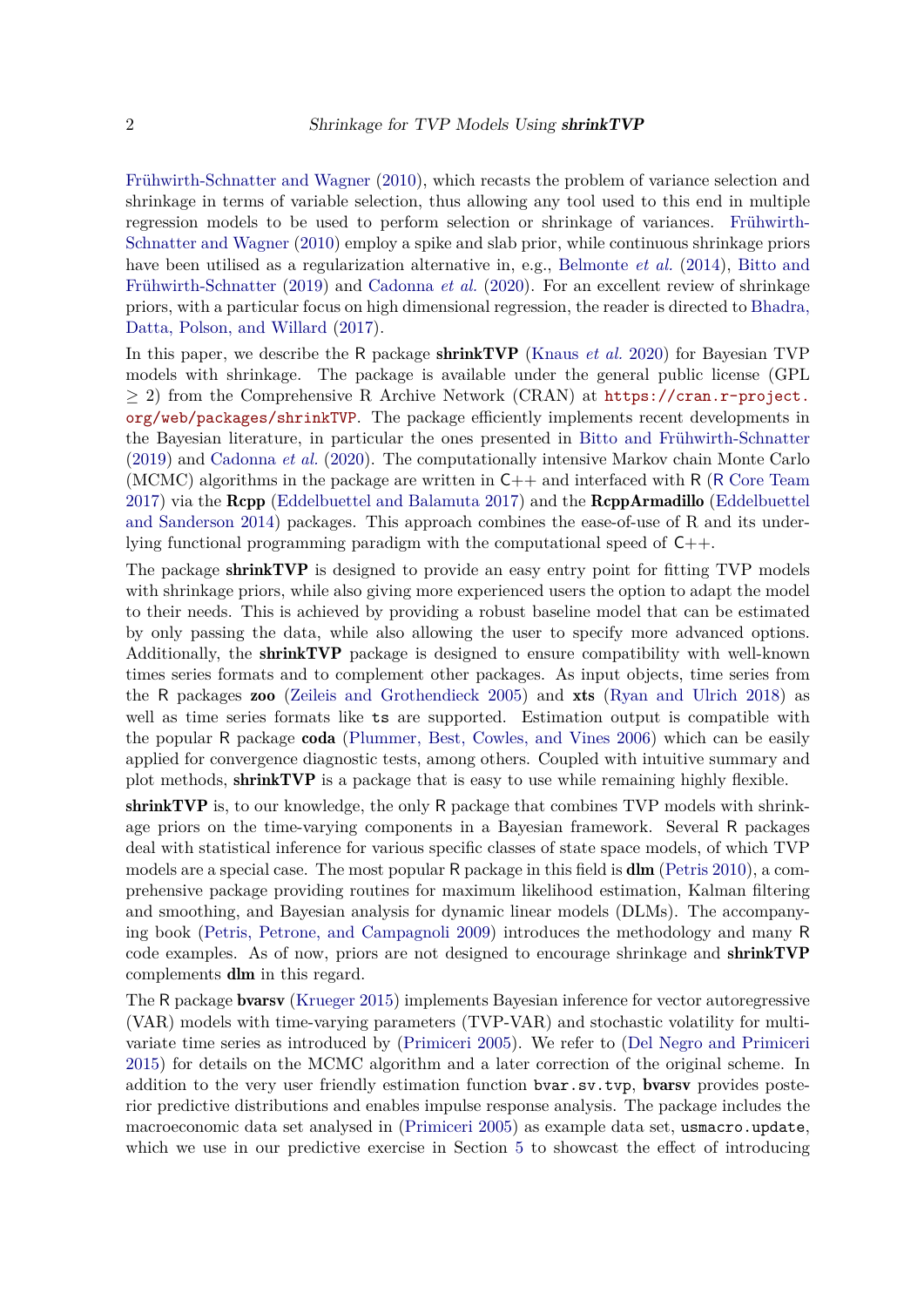shrinkage priors on time-varying parameters.

Additional packages emerged very recently. The R package tvReg [\(Casas and Fernandez-Casal](#page-28-6) [2019\)](#page-28-6) presents a user friendly compendium of many common linear TVP models, including standard linear regression as well as autoregressive, seemingly unrelated equation and VAR models. Estimation is based on kernel smoothing techniques. For an illustrative application, a TVP-VAR(4) model is fitted to the usmacro.update data set mentioned above, using the function tvVAR. The R package walker [\(Helske 2019\)](#page-29-5) facilitates the estimation of DLMs and generalized DLMs using MCMC algorithms provided by Stan [\(Carpenter, Gelman, Hoffman,](#page-28-7) [Lee, Goodrich, Betancourt, Brubaker, Guo, Li, and Riddell 2017\)](#page-28-7). For inference, the importance sampling method of [\(Vihola, Helske, and Franks 2017\)](#page-30-6) is implemented within a Hamiltonian Monte Carlo framework. The R package bsts [\(Scott 2019\)](#page-30-7) performs Bayesian analysis for structural time series models, a highly relevant class of state space models including DLMs. bsts is a very powerful package that allows shrinkage for static regression coefficients using spike and slab priors. However, as for any other packages mentioned above, variation of the dynamic components is not regularized in bsts.

A main contribution of the package shrinkTVP is bridging the active field of R packages for state space models with the even more active field of R packages that provide regularization and shrinkage methods for common regression type models.

Among others, ncvreg [\(Breheny and Huang 2011\)](#page-28-8) is useful for fitting standard penalized regression estimators, glmnet [\(Friedman, Hastie, and Tibshirani 2010\)](#page-29-6) allows elastic-net regularization for a variety of models, horseshoe [\(van der Pas, Scott, Chakraborty, and Bhat](#page-30-8)[tacharya 2016\)](#page-30-8) implements the horseshoe prior, while shrink [\(Dunkler, Sauerbrei, and Heinze](#page-28-9) [2016\)](#page-28-9) provides various shrinkage methods for linear, generalized linear, and Cox regression models. biglasso [\(Zeng and Breheny 2017\)](#page-31-1) aims at very fast lasso-type regularization for highdimensional linear regression. Recent R packages include NormalBetaPrime [\(Bai and Ghosh](#page-28-10) [2019\)](#page-28-10) for Bayesian univariate and MBSP [\(Bai and Ghosh 2018\)](#page-28-11) for Bayesian multivariate linear regression analysis using, respectively, the normal-beta prime and the three parameter beta normal family for inducing shrinkage. The R package monomvn [\(Gramacy 2019\)](#page-29-7) employs a normal-gamma prior in the specific situation of Bayesian inference for multivariate normal and Student-*t* data with a monotone pattern of missing data.

The remainder of the paper is organized as follows. Section [2](#page-2-0) briefly introduces TVP models and normal-gamma-gamma shrinkage priors, and describes the MCMC algorithms for posterior simulation. The package shrinkTVP is introduced in Section [3.](#page-7-0) In particular, we illustrate how to run the MCMC sampler using the main function shrinkTVP, how to choose a specific model, and how to conduct posterior inference using the return object of shrinkTVP. Section [4](#page-14-0) explains how to assess model performance by calculating log-predictive density scores (LPDSs), and how to use LPDSs to compare the predictive performances of different priors. This is illustrated using the usmacro.update data set. Finally, Section [6](#page-20-0) concludes the paper.

# <span id="page-2-0"></span>**2. Model specification and estimation**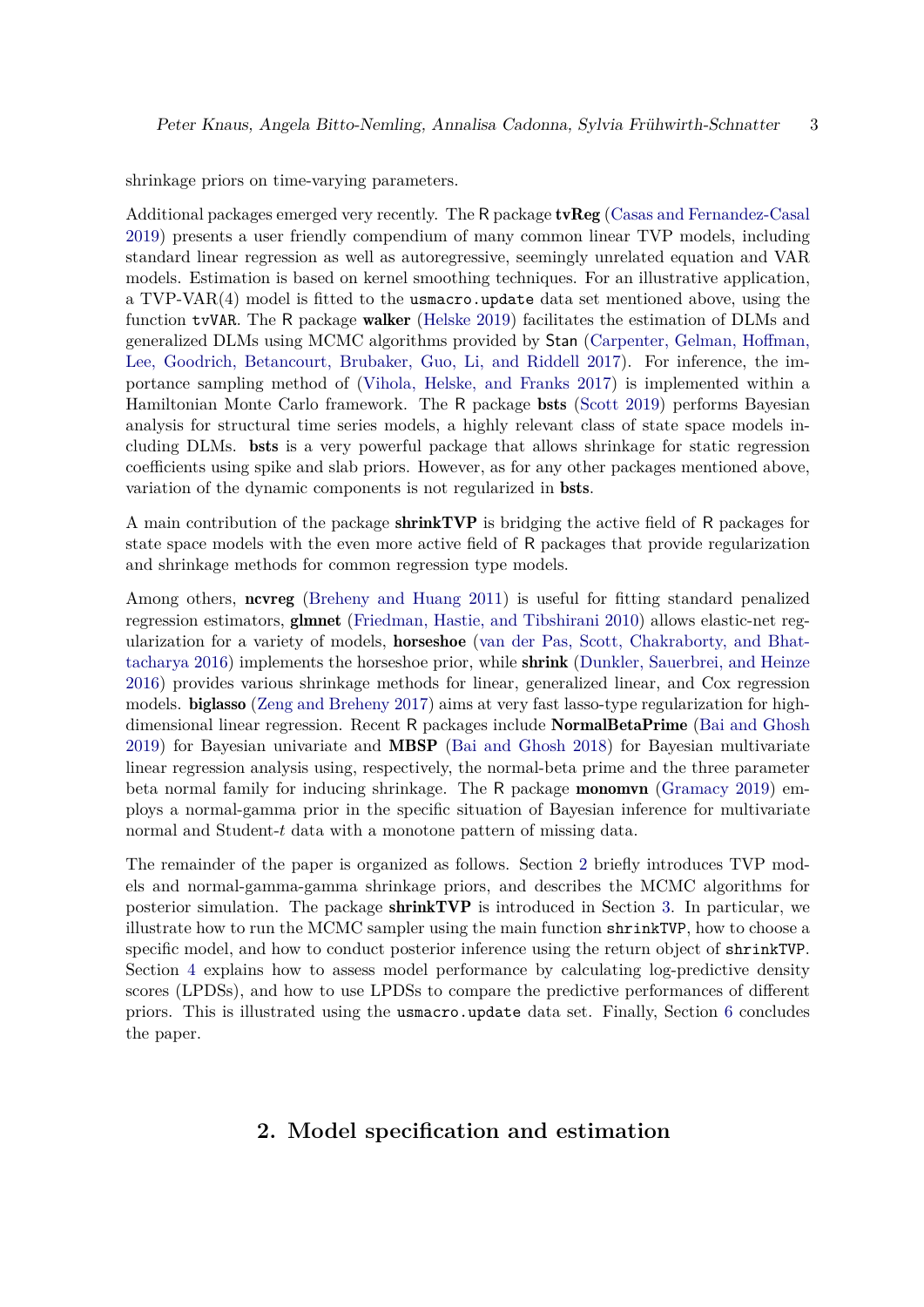### **2.1. TVP models**

Let us recall the state space form of a TVP model. For  $t = 1, \ldots, T$ , we have that

<span id="page-3-0"></span>
$$
y_t = \mathbf{x}_t \boldsymbol{\beta}_t + \epsilon_t, \qquad \epsilon_t \sim \mathcal{N}(0, \sigma_t^2),
$$
  

$$
\boldsymbol{\beta}_t = \boldsymbol{\beta}_{t-1} + \mathbf{w}_t, \qquad \mathbf{w}_t \sim \mathcal{N}_d(0, \mathbf{Q}),
$$
 (1)

where  $y_t$  is a univariate response variable and  $x_t = (x_{t1}, x_{t2}, \ldots, x_{td})$  is a *d*-dimensional row vector containing the regressors at time *t*, with *xt*<sup>1</sup> corresponding to the intercept. For simplicity, we assume here that  $\mathbf{Q} = \text{Diag}(\theta_1, \dots, \theta_d)$  is a diagonal matrix, implying that the state innovations are conditionally independent. Moreover, we assume the initial value follows a normal distribution, i.e.,  $\beta_0 \sim \mathcal{N}_d(\beta, \mathbf{Q})$ , with initial mean  $\beta = (\beta_1, \ldots, \beta_d)$ . Model [\(1\)](#page-3-0) can be rewritten equivalently in the non-centered parametrization as

$$
y_t = \boldsymbol{x}_t \boldsymbol{\beta} + \boldsymbol{x}_t \text{Diag}(\sqrt{\theta}_1, \dots, \sqrt{\theta}_d) \tilde{\boldsymbol{\beta}}_t + \epsilon_t, \quad \epsilon_t \sim \mathcal{N}(0, \sigma_t^2),
$$
  

$$
\tilde{\boldsymbol{\beta}}_t = \tilde{\boldsymbol{\beta}}_{t-1} + \tilde{\boldsymbol{u}}_t, \qquad \tilde{\boldsymbol{u}}_t \sim \mathcal{N}_d(0, I_d),
$$
\n(2)

with  $\tilde{\beta}_0 \sim \mathcal{N}_d(\mathbf{0}, I_d)$ , where  $I_d$  is the *d*-dimensional identity matrix.

**shrinkTVP** is capable of modelling the observation error both homoscedastically, i.e.,  $\sigma_t^2 \equiv \sigma^2$ for all  $t = 1, \ldots, T$  and heteroscedastically, via a stochastic volatility (SV) specification. In the latter case, the log-volatility  $h_t = \log \sigma_t^2$  follows an AR(1) model [\(Jacquier, Polson, and](#page-29-8) [Rossi 1994;](#page-29-8) [Kastner and Frühwirth-Schnatter 2014;](#page-29-9) [Kastner 2016\)](#page-29-10). More specifically,

<span id="page-3-1"></span>
$$
h_t|h_{t-1}, \mu, \phi, \sigma_\eta^2 \sim \mathcal{N}\left(\mu + \phi(h_{t-1} - \mu), \sigma_\eta^2\right),\tag{3}
$$

with initial state  $h_0 \sim \mathcal{N}\left(\mu, \sigma_{\eta}^2/(1-\phi^2)\right)$ . The stochastic volatility model on the errors can prevent the detection of spurious variations in the TVP coefficients [\(Nakajima 2011;](#page-30-9) [Sims](#page-30-10) [2001\)](#page-30-10) by capturing some of the variability in the error term.

# <span id="page-3-2"></span>**2.2. Prior Specification**

#### *Shrinkage priors on variances and model parameters*

We place conditionally independent normal-gamma-gamma (NGG) priors [\(Cadonna](#page-28-1) *et al.* [2020;](#page-28-1) ?), both on the standard deviations of the innovations, that is the  $\sqrt{\theta_j}$ 's, and on the means of the initial value  $\beta_j$ , for  $j = 1, \ldots, d$ . Note that, in the case of the standard deviations, this can equivalently be seen as a triple gamma prior on the innovation variances  $\theta_j$ , for  $j = 1, \ldots, d$ . The NGG can be represented as a conditionally normal distribution, where the component specific variance is itself a compound probability distribution resulting from two gamma distributions. In this representation, it looks as follows

$$
\sqrt{\theta_j} |\xi_j^2 \sim \mathcal{N}\left(0, \xi_j^2\right), \qquad \xi_j^2 | a^{\xi}, \kappa_j^2 \sim \mathcal{G}\left(a^{\xi}, \frac{a^{\xi} \kappa_j^2}{2}\right), \quad \kappa_j^2 | c^{\xi}, \kappa_B^2 \sim \mathcal{G}\left(c^{\xi}, \frac{c^{\xi}}{\kappa_B^2}\right) \tag{4}
$$

$$
\beta_j|\tau_j^2 \sim \mathcal{N}\left(0, \tau_j^2\right), \qquad \tau_j^2|a^\tau, \lambda_j^2 \sim \mathcal{G}\left(a^\tau, \frac{a^\tau \lambda_j^2}{2}\right) \quad \lambda_j^2|c^\tau, \lambda_B^2 \sim \mathcal{G}\left(c^\tau, \frac{c^\tau}{\lambda_B^2}\right). \tag{5}
$$

Letting  $c^{\xi}$  and  $c^{\tau}$  go to infinity results in a normal-gamma (NG) prior [\(Griffin and Brown](#page-29-11) [2010\)](#page-29-11) on the  $\sqrt{\theta_j}$ 's and  $\beta_j$ 's. It has a representation as a conditionally normal distribution,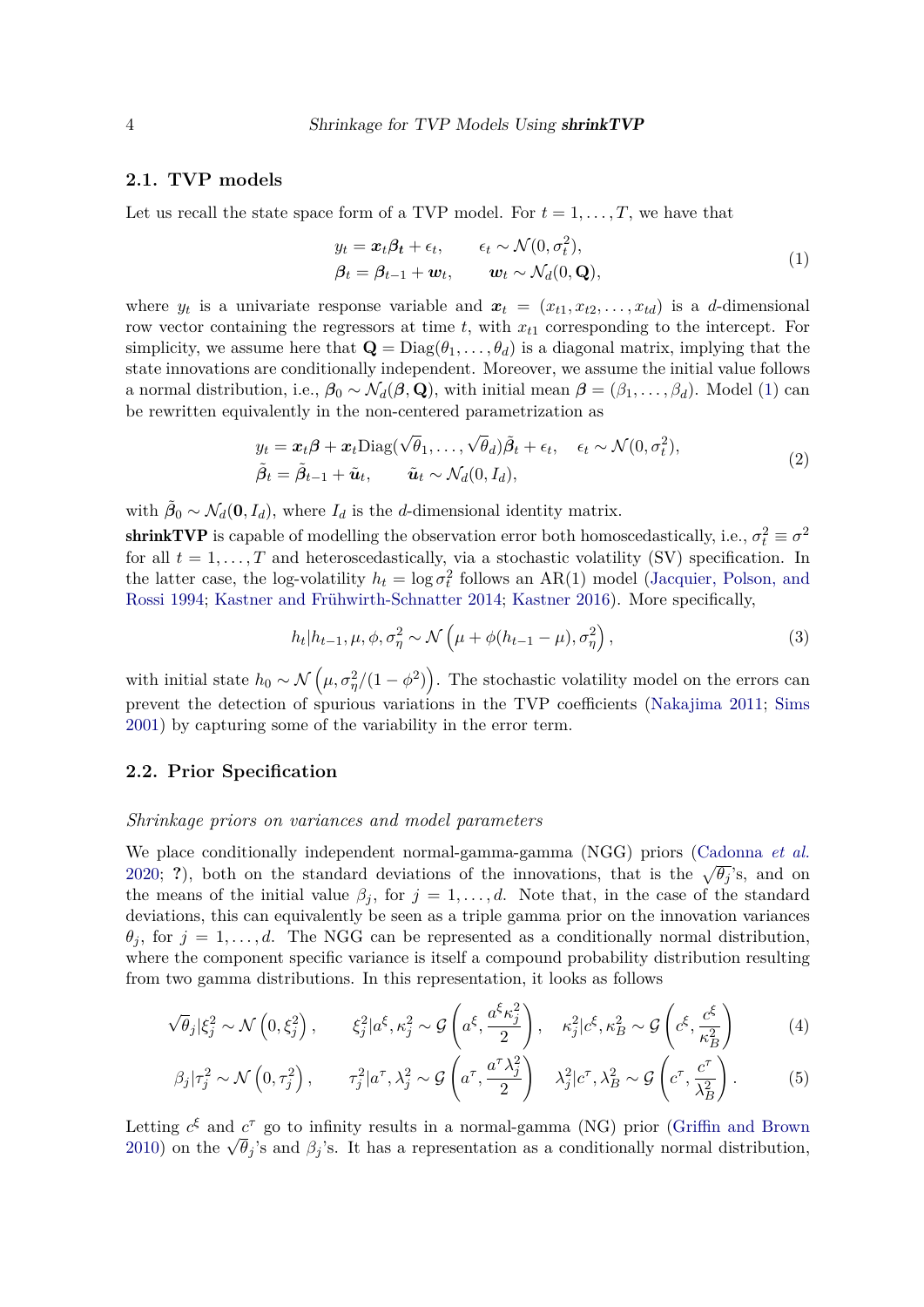with the component specific variance following a gamma distribution, that is

<span id="page-4-0"></span>
$$
\sqrt{\theta_j} |\xi_j^2 \sim \mathcal{N}\left(0, \xi_j^2\right), \qquad \xi_j^2 | a^{\xi}, \kappa_B^2 \sim \mathcal{G}\left(a^{\xi}, \frac{a^{\xi} \kappa_B^2}{2}\right), \tag{6}
$$

$$
\beta_j|\tau_j^2 \sim \mathcal{N}\left(0, \tau_j^2\right), \qquad \tau_j^2|a^\tau, \lambda_B^2 \sim \mathcal{G}\left(a^\tau, \frac{a^\tau \lambda_B^2}{2}\right). \tag{7}
$$

From here, letting  $a^{\xi}$  and  $a^{\tau}$  go to infinity yields a normal prior with fixed variance, also known as ridge regression:

$$
\sqrt{\theta_j} |\kappa_B^2 \sim \mathcal{N}\left(0, \frac{2}{\kappa_B^2}\right),\tag{8}
$$

$$
\beta_j |\lambda_B^2 \sim \mathcal{N}\left(0, \frac{2}{\lambda_B^2}\right). \tag{9}
$$

We refer to  $a^{\xi}$  and  $a^{\tau}$  as the pole parameters, as marginally more mass is placed around zero as they become smaller.  $c^{\xi}$  and  $c^{\tau}$  are referred to as the tail parameters, as they control the amount of mass in the tails of the distribution, with smaller values equating to heavier tails. Finally, the parameters  $\kappa_B^2$  and  $\lambda_B^2$  are dubbed the global shrinkage parameters, as they influence how strongly all parameters are pulled to zero. The larger  $\kappa_B^2$  and  $\lambda_B^2$ , the stronger this effect.

One of the key benefits of the NGG prior is that many interesting shrinkage priors are contained within it as special or limiting cases. Beyond the NG prior mentioned above, two such cases are the horseshoe prior (**?**) and the Bayesian Lasso [\(Park and Casella 2008\)](#page-30-11). The former results from an NGG prior with the pole and tail parameters equal to 0*.*5, while the latter is a special case of the NG prior with a pole parameter fixed to one. As the connection between the NGG prior and the horseshoe prior may not be entirely obvious from the parameterization presented here, the interested reader is referred to [Cadonna](#page-28-1) *et al.* [\(2020\)](#page-28-1) for details.

The parameters  $a^{\xi}$ ,  $a^{\tau}$ ,  $c^{\xi}$ ,  $c^{\tau}$ ,  $\kappa_B^2$  and  $\lambda_B^2$  can be learned from the data through appropriate prior distributions. Results from [Cadonna](#page-28-1) *et al.* [\(2020\)](#page-28-1) motivate the use of different distributions for these parameters under the NGG and NG prior. In the NGG case, the scaled global shrinkage parameters conditionally follow F distributions, depending on their respective pole and tail parameters:

$$
\frac{\kappa_B^2}{2}|a^{\xi}, c^{\xi} \sim F(2a^{\xi}, 2c^{\xi}), \qquad \frac{\lambda_B^2}{2}|a^{\tau}, c^{\tau} \sim F(2a^{\tau}, 2c^{\tau}). \tag{10}
$$

The scaled tail and pole parameters, in turn, follow beta distributions:

$$
2a^{\xi} \sim \mathcal{B}\left(\alpha_{a^{\xi}}, \beta_{a^{\xi}}\right), \qquad 2c^{\xi} \sim \mathcal{B}\left(\alpha_{c^{\xi}}, \beta_{c^{\xi}}\right), \tag{11}
$$

$$
2a^{\tau} \sim \mathcal{B}(\alpha_{a^{\tau}}, \beta_{a^{\tau}}), \qquad 2c^{\tau} \sim \mathcal{B}(\alpha_{c^{\tau}}, \beta_{c^{\tau}}).
$$
 (12)

These priors are chosen as they imply a uniform prior on a suitably defined model size, see [Cadonna](#page-28-1) *et al.* [\(2020\)](#page-28-1) for details. In the NG case the global shrinkage parameters follow independent gamma distributions:

<span id="page-4-1"></span>
$$
\kappa_B^2 \sim \mathcal{G}(d_1, d_2), \qquad \lambda_B^2 \sim \mathcal{G}(e_1, e_2). \tag{13}
$$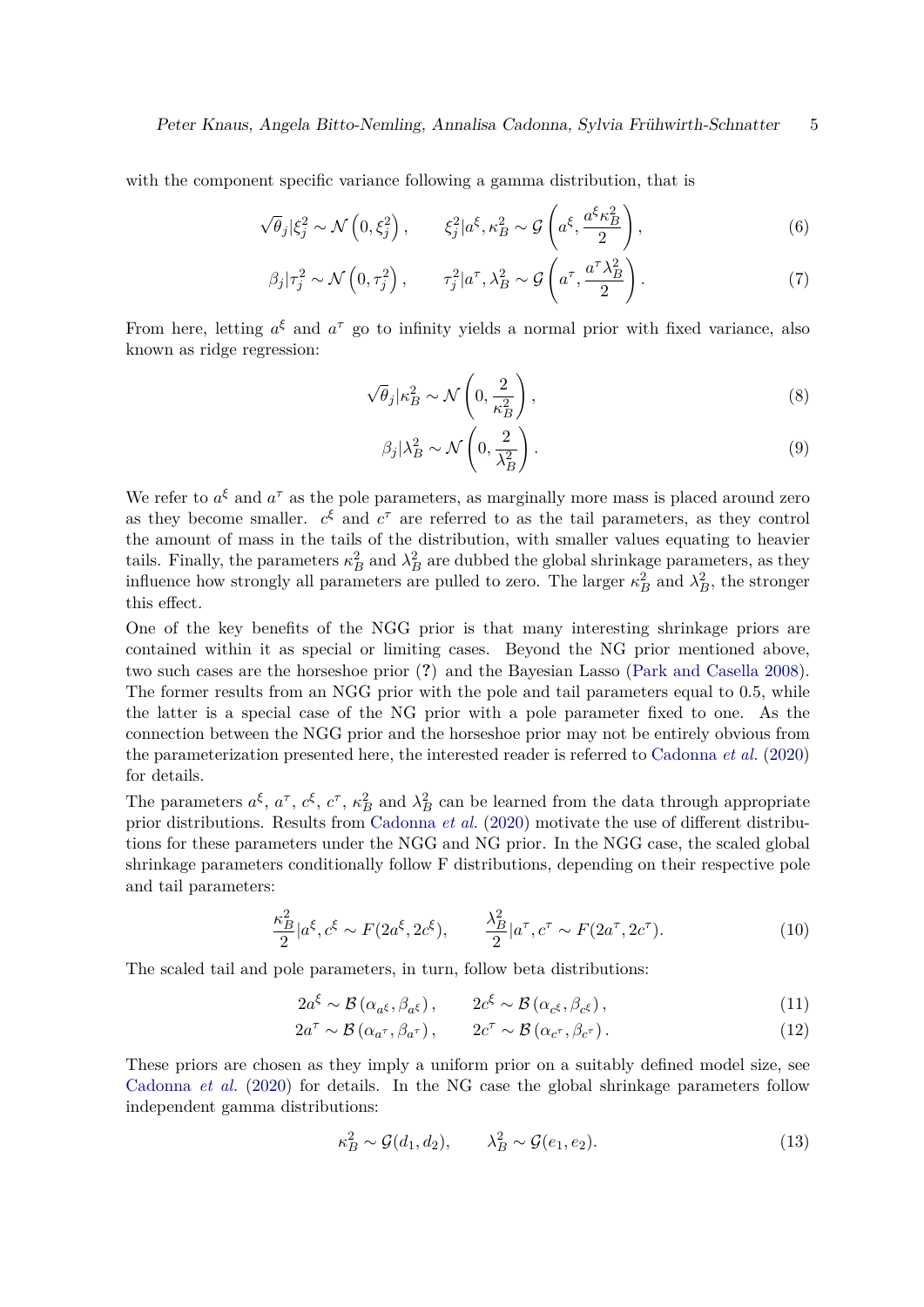In order to learn the pole parameters in the NG case, we generalize the approach taken in [Bitto and Frühwirth-Schnatter](#page-28-0) [\(2019\)](#page-28-0) and place the following gamma distributions as priors:

<span id="page-5-0"></span>
$$
a^{\xi} \sim \mathcal{G}(\alpha_{a^{\xi}}, \alpha_{a^{\xi}} \beta_{a^{\xi}}), \qquad a^{\tau} \sim \mathcal{G}(\alpha_{a^{\tau}}, \alpha_{a^{\tau}} \beta_{a^{\tau}}), \qquad (14)
$$

which correspond to the exponential priors used in [Bitto and Frühwirth-Schnatter](#page-28-0) [\(2019\)](#page-28-0) when  $\alpha_{a^{\xi}} = 1$  and  $\alpha_{a^{\tau}} = 1$ . The parameters  $\alpha_{a^{\xi}}$  and  $\alpha_{a^{\tau}}$  act as degrees of freedom and allow the prior to be bounded away from zero.

#### *Prior on the volatility parameter*

In the homoscedastic case we employ a hierarchical prior, where the scale of an inverse gamma prior for  $\sigma^2$  follows a gamma distribution, that is,

<span id="page-5-1"></span>
$$
\sigma^{2}|C_{0} \sim \mathcal{G}^{-1}(c_{0}, C_{0}), \qquad C_{0} \sim \mathcal{G}(g_{0}, G_{0}), \qquad (15)
$$

with hyperparameters  $c_0$ ,  $g_0$ , and  $G_0$ .

In the case of stochastic volatility, the priors on the parameters  $\mu$ ,  $\phi$  and  $\sigma_{\eta}^2$  in Equation [\(3\)](#page-3-1) are chosen as in [Kastner and Frühwirth-Schnatter](#page-29-9) [\(2014\)](#page-29-9), that is

<span id="page-5-2"></span>
$$
\mu \sim \mathcal{N}(b_{\mu}, B_{\mu}), \quad \frac{\phi + 1}{2} \sim \mathcal{B}(a_{\phi}, b_{\phi}), \quad \sigma_{\eta}^{2} \sim \mathcal{G}(1/2, 1/2B_{\sigma}), \tag{16}
$$

with hyperparameters  $b_{\mu}$ ,  $B_{\mu}$ ,  $a_{\phi}$ ,  $b_{\phi}$ , and  $B_{\sigma}$ .

#### <span id="page-5-3"></span>**2.3. MCMC sampling algorithm**

The package shrinkTVP implements an MCMC Gibbs sampling algorithm with Metropolis-Hastings steps to obtain draws from the posterior distribution of the model parameters. Here, we roughly sketch the sampling algorithm and refer the interested reader to [Bitto and](#page-28-0) [Frühwirth-Schnatter](#page-28-0) [\(2019\)](#page-28-0) and [Cadonna](#page-28-1) *et al.* [\(2020\)](#page-28-1) for further details.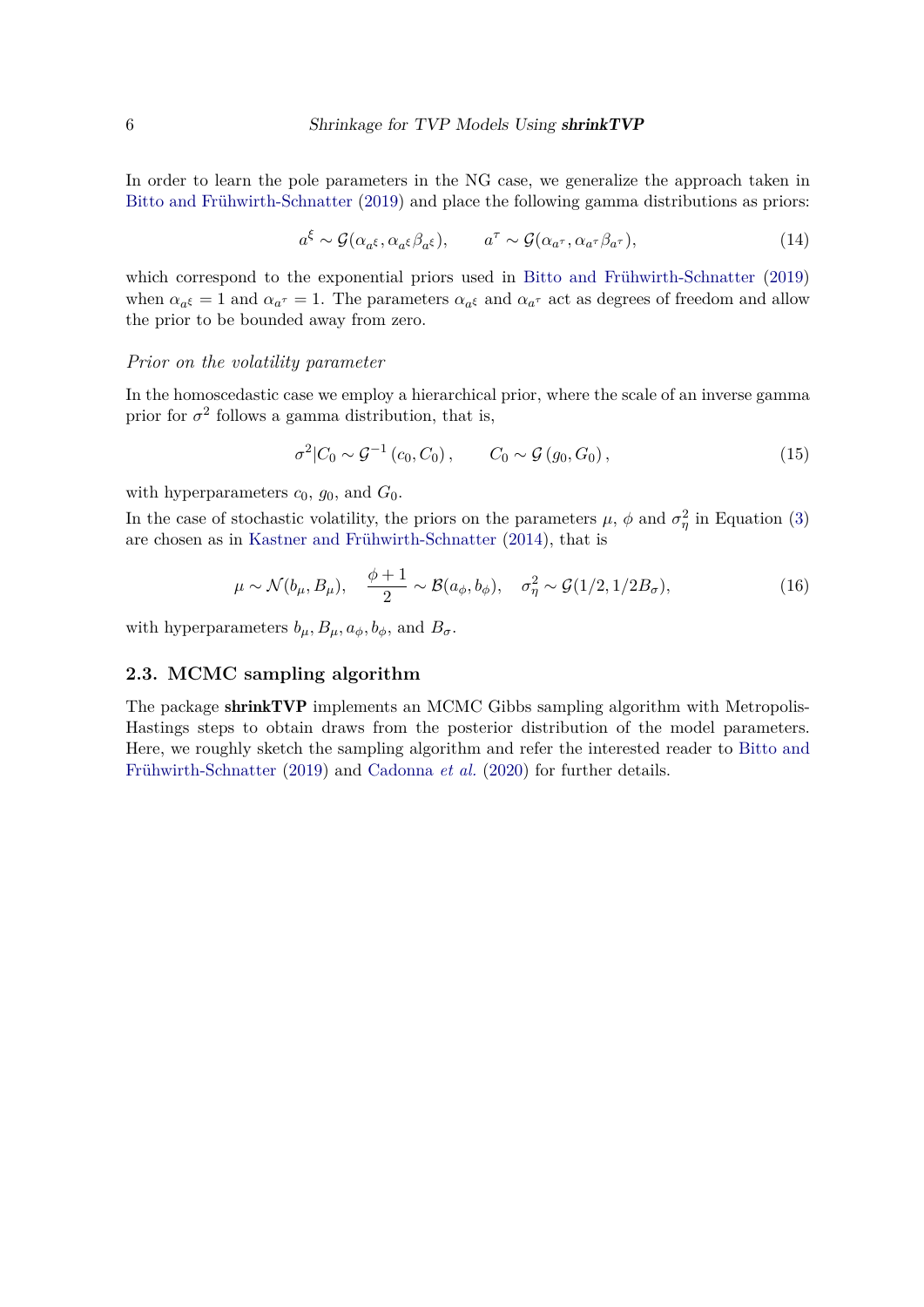#### <span id="page-6-0"></span>**Algorithm 1** Gibbs Sampling Algorithm

- 1. Sample the latent states  $\tilde{\boldsymbol{\beta}} = (\tilde{\boldsymbol{\beta}}_0, \dots, \tilde{\boldsymbol{\beta}}_T)$  in the non-centered parametrization from a multivariate normal distribution;
- 2. Sample jointly  $\beta_1, \ldots, \beta_d$ , and  $\sqrt{\theta_1}, \ldots, \sqrt{\theta_d}$  in the non-centered parametrization from a multivariate normal distribution;
- 3. Perform an ancillarity-sufficiency interweaving step and redraw each  $\beta_1, \ldots, \beta_d$  from a normal distribution and each  $\theta_1, \ldots, \theta_d$  from a generalized inverse Gaussian distribution using GIGrvg [\(Leydold and Hörmann 2017\)](#page-29-12);
- 4. Sample the prior variances  $\xi_1^2, \ldots, \xi_d^2$  and  $\tau_1^2, \ldots, \tau_d^2$  and the component specific hyperparameters. Sample (where required) the pole, tail and global shrinkage parameters. In the NGG case, this is done by emplyoing steps  $(c)$  - (f) from Algorithm 1 in [Cadonna](#page-28-1) *et al.* [\(2020\)](#page-28-1). In the NG case steps (d) and (e) from Algorithm 1 in [Bitto and Frühwirth-Schnatter](#page-28-0) [\(2019\)](#page-28-0) are used. In the ridge regression case simply set  $\xi_j^2 = 2/\kappa_B^2$  and  $\tau_j^2 = 2/\lambda_B^2$ , for  $d = 1, ..., d$ .
- 5. Sample the error variance  $\sigma^2$  from an inverse gamma distribution in the homoscedastic case or, in the SV case, sample the level  $\mu$ , the persistence  $\phi$ , the volatility of the volatility  $\sigma_{\eta}^2$  and the log-volatilities  $\mathbf{h} = (h_0, \ldots, h_T)$  using **stochvol** [\(Kastner 2016\)](#page-29-10).

Step 4 presents a fork in the algorithm, as different parameterizations are used in the NGG and NG case, as to improve mixing. For details on the exact parameterization used in the NGG case, see [Cadonna](#page-28-1) *et al.* [\(2020\)](#page-28-1). Additionally, not all sampling steps are performed in all prior setups. If, for example, the user has defined that  $\kappa_B^2$  should not be learned from the data, then this step is not executed.

One key feature of the algorithm is the joint sampling of the time-varying parameters  $\tilde{\beta}_t$ , for  $t = 0, \ldots, T$  in step 1 of Algorithm [1.](#page-6-0) We employ the procedure described in [McCaus](#page-29-13)[land, Miller, and Pelletier](#page-29-13) [\(2011\)](#page-29-13) which exploits the sparse, block tri-diagonal structure of the precision matrix of the full conditional distribution of  $\tilde{\boldsymbol{\beta}} = (\tilde{\boldsymbol{\beta}}_0, \ldots, \tilde{\boldsymbol{\beta}}_T)$ , to speed up computations.

Moreover, as described in [Bitto and Frühwirth-Schnatter](#page-28-0) [\(2019\)](#page-28-0), in step 3 we make use of the ancillarity-sufficiency interweaving strategy (ASIS) introduced by [Yu and Meng](#page-31-2) [\(2011\)](#page-31-2). ASIS is well known to improve mixing by sampling certain parameters both in the centered and non-centered parameterization. This strategy has been successfully applied to univariate SV models [\(Kastner and Frühwirth-Schnatter 2014\)](#page-29-9), multivariate factor SV models [\(Kast](#page-29-14)[ner, Frühwirth-Schnatter, and Lopes 2017\)](#page-29-14) and dynamic linear state space models [\(Simpson,](#page-30-12) [Niemi, and Roy 2017\)](#page-30-12).

**Adaptive Metropolis-within-Gibbs** For the pole and tail parameters, no full conditionals exist and a Metropolis-Hastings step has to be performed. To improve mixing, shrinkTVP supports adaptive Metropolis-within-Gibbs as in **?**. The algorithm works as follows. For each parameter *i* that is being learned from the data, let  $s_i$  represent the standard deviation of the proposal distribution. After the  $n_i^{th}$  batch of  $m_i$  iterations, update  $s_i$  according to the following rule:

• increase the log of  $s_i$  by  $\min(c_i, n_i^{1/2})$  $i^{1/2}$ ) if the acceptance rate of the previous batch was above *d<sup>i</sup>* or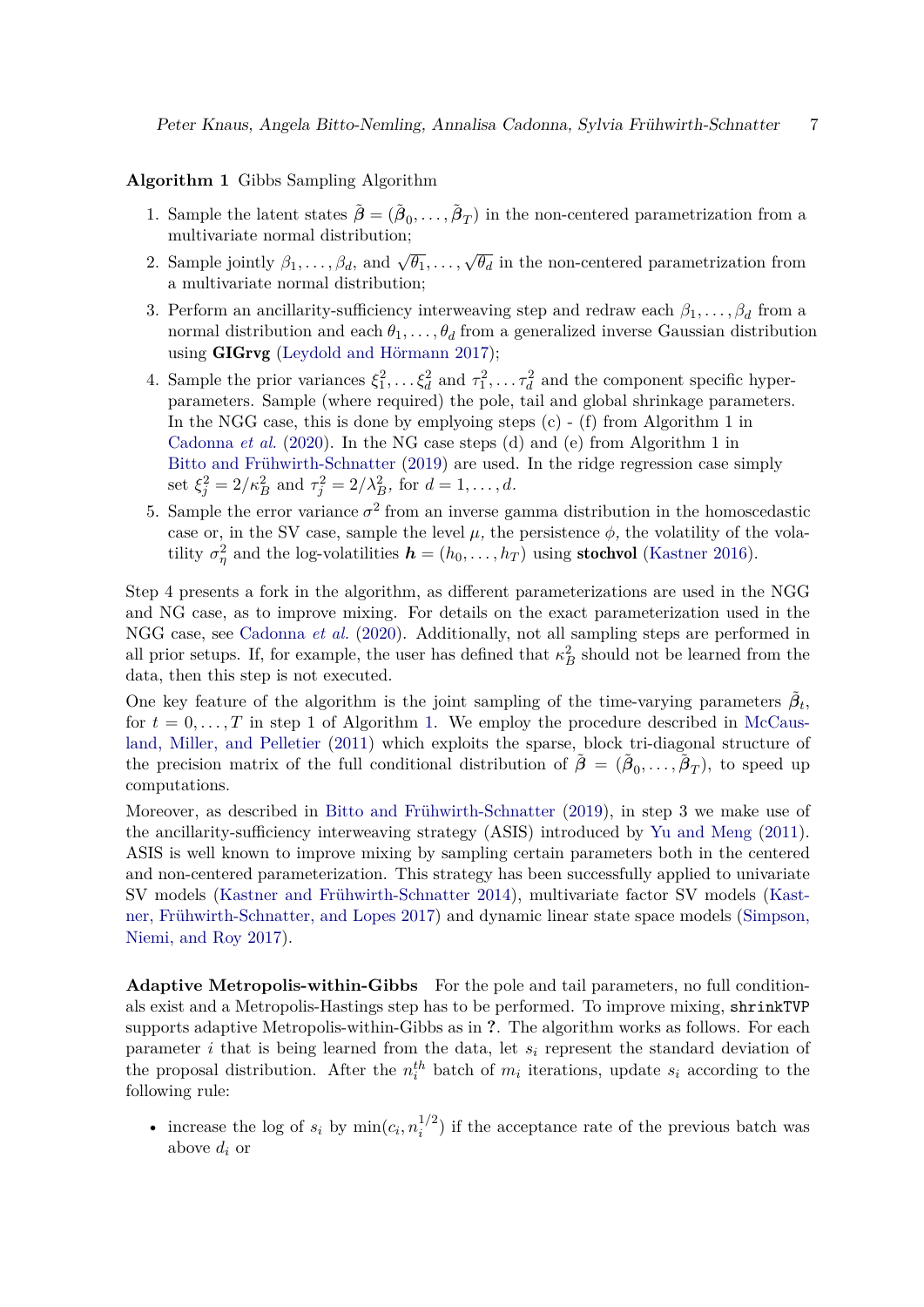• decrease the log of  $s_i$  by  $\min(c_i, n_i^{1/2})$  $i^{1/2}$ ) if the acceptance rate of the previous batch was below  $d_i$ .

The starting value of  $s_i$ ,  $m_i$ ,  $c_i$  and  $d_i$  can all be set by the user. Additionally, if adaptive Metropolis-within-Gibbs is not desired, it can be switched off and a simple Metropolis-Hastings step will be performed.

# **3. The** shrinkTVP **package**

# <span id="page-7-0"></span>**3.1. Running the model**

The core function of the package shrinkTVP is the function shrinkTVP, which serves as an R-wrapper for the actual sampler coded in  $C_{++}$ . The function works out-of-the-box. meaning that estimation can be performed with minimal user input. With default settings, the TVP model in Equation [\(1\)](#page-3-0) is estimated in a Bayesian fashion with the NG prior defined in equations [\(6\)](#page-4-0), [\(7\)](#page-4-0), [\(13\)](#page-4-1) and [\(14\)](#page-5-0) with the following choice for the hyperparameters:  $d_1 =$  $d_2 = e_1 = e_2 = 0.001$ ,  $\alpha_{a^{\xi}} = \alpha_{a^{\tau}} = 5$  and  $\beta_{a^{\xi}} = \beta_{a^{\tau}} = 10$ , implying a prior mean of  $E(a^{\xi}) = E(a^{\tau}) = 0.1$ . The error is assumed to be homoscedastic, with prior defined in Equation [\(15\)](#page-5-1) and hyperparameters  $c_0 = 2.5$ ,  $g_0 = 5$ , and  $G_0 = g_0/(c_0 - 1)$ .

The only compulsory argument is an object of class "formula", which most users will be familiar with (see, for example, the use in the function  $\text{Im}$  in the package stats (R [Core Team](#page-30-1) [2017\)](#page-30-1)). The second argument is an optional data frame, containing the response variable and the covariates. Exemplary usage of this function is given in the code snippet below, along with the default output. All code was on run on a personal computer with an Intel i5-8350U CPU.

```
R> library("shrinkTVP")
R>
R> set.seed(123)
R> sim <- simTVP(theta = c(0.2, 0, 0), beta_mean = c(1.5, -0.3, 0))
R> data <- sim$data
R> res <- shrinkTVP(y ~ x1 + x2, data = data)
0% 10 20 30 40 50 60 70 80 90 100%
[----|----|----|----|----|----|----|----|----|----|
**************************************************|
Timing (elapsed): 3.403 seconds.
4408 iterations per second.
```
#### Converting results to coda objects and summarizing draws... Done!

Note that the data in the example is generated by the function simTVP, which can create synthetic datasets of varying sizes for illustrative purposes. The inputs theta and beta can be used to specify the true  $\theta_1, \ldots, \theta_d$  and  $\beta_1, \ldots, \beta_d$  used in the data generating process, in order to evaluate how well shrinkTVP recaptures these true values. The values correspond to the ones used in the synthetic example of [Bitto and Frühwirth-Schnatter](#page-28-0) [\(2019\)](#page-28-0).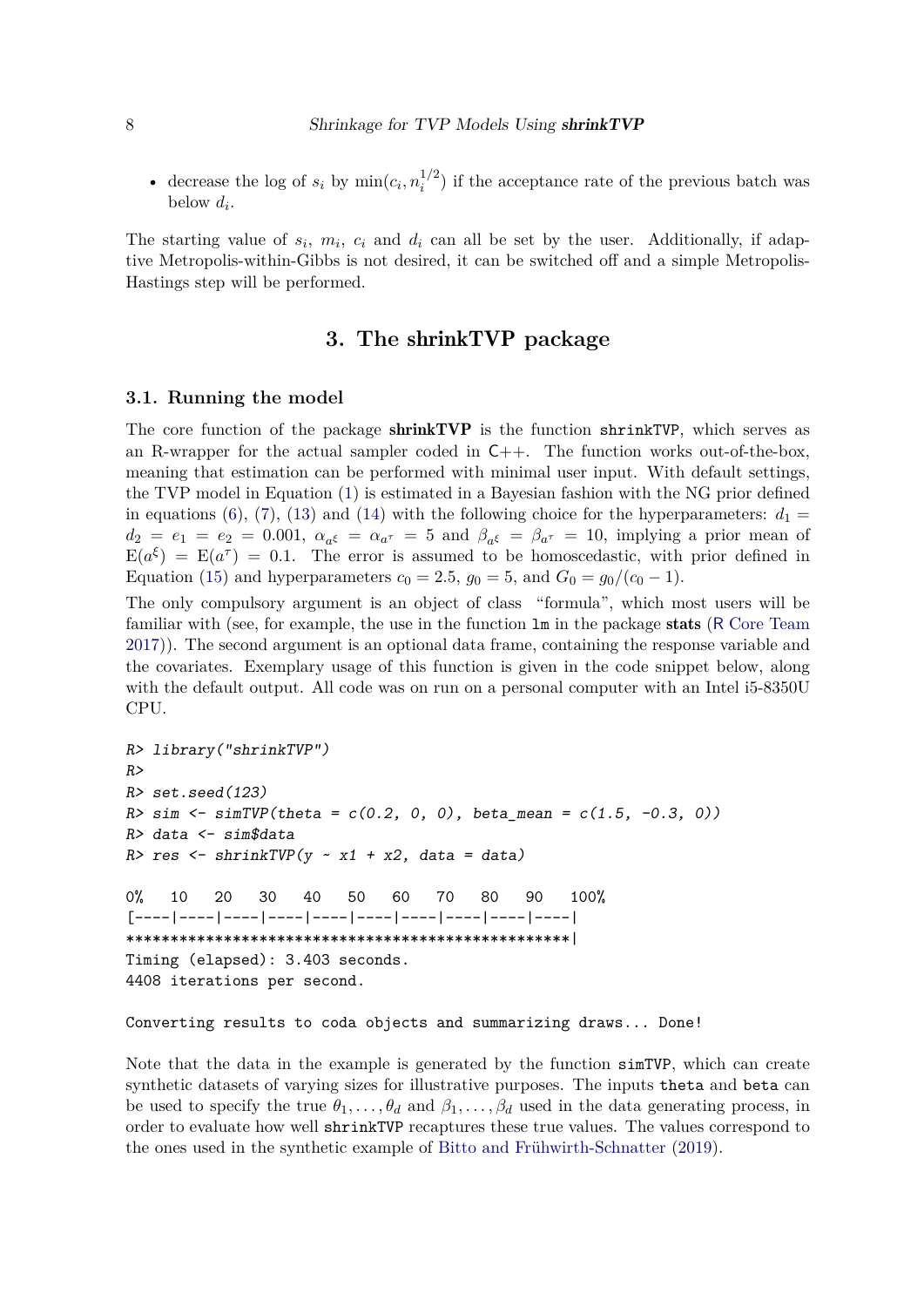<span id="page-8-0"></span>

|                        | Shrinkage on $\sqrt{\theta_i}$                      |                                                                       |                         | Shrinkage on $\beta_i$                             |                                                                     |                           |  |
|------------------------|-----------------------------------------------------|-----------------------------------------------------------------------|-------------------------|----------------------------------------------------|---------------------------------------------------------------------|---------------------------|--|
|                        | $c^{\xi}$                                           | $a^{\xi}$                                                             | $\kappa_B^2$            | $c^{\tau}$                                         | $a^{\tau}$                                                          | $\lambda_B^2$             |  |
| NGG prior              |                                                     |                                                                       |                         |                                                    |                                                                     |                           |  |
| Fully hierarchical NGG | $\mathcal{B}(\alpha_{c\epsilon},\beta_{c\epsilon})$ | $\mathcal{B}(\alpha_{a\epsilon},\beta_{a\epsilon})$                   | $F(2a^{\xi}, 2c^{\xi})$ | $\mathcal{B}(\alpha_{c^{\tau}}, \beta_{c^{\tau}})$ | $\mathcal{B}(\alpha_a\tau,\beta_a\tau)$                             | $F(2a^{\tau}, 2c^{\tau})$ |  |
| Hierarchical NGG       | fixed                                               | fixed                                                                 | $F(2a^{\xi}, 2c^{\xi})$ | fixed                                              | fixed                                                               | $F(2a^{\tau}, 2c^{\tau})$ |  |
| NGG                    | fixed                                               | fixed                                                                 | fixed                   | fixed                                              | fixed                                                               | fixed                     |  |
| Hierarchical Horseshoe | fixed at $0.5$                                      | fixed at $0.5$                                                        | $F(2a^{\xi}, 2c^{\xi})$ | fixed at $0.5$                                     | fixed at $0.5$                                                      | $F(2a^{\tau}, 2c^{\tau})$ |  |
| Horseshoe              | fixed at $0.5$                                      | fixed at $0.5$                                                        | fixed                   | fixed at 0.5                                       | fixed at 0.5                                                        | fixed                     |  |
| NG prior               |                                                     |                                                                       |                         |                                                    |                                                                     |                           |  |
| Fully hierarchical NG  |                                                     | $\mathcal{G}(\alpha_{a\epsilon},\alpha_{a\epsilon}\beta_{a\epsilon})$ | $\mathcal{G}(d_1,d_2)$  | $\overline{\phantom{a}}$                           | $\mathcal{G}(\alpha_{a^{\tau}}, \alpha_{a^{\tau}}\beta_{a^{\tau}})$ | $\mathcal{G}(e_1,e_2)$    |  |
| Hierarchical NG        |                                                     | fixed                                                                 | $\mathcal{G}(d_1,d_2)$  | $\overline{\phantom{a}}$                           | fixed                                                               | $\mathcal{G}(e_1,e_2)$    |  |
| NG                     |                                                     | fixed                                                                 | fixed                   |                                                    | fixed                                                               | fixed                     |  |
| Bayesian Lasso         |                                                     | fixed at 1                                                            | fixed                   |                                                    | fixed at 1                                                          | fixed                     |  |
| Ridge regression       |                                                     |                                                                       | fixed                   |                                                    |                                                                     | fixed                     |  |

Table 1: Overview of different possible model specifications. Note that in the NGG prior case, the priors on the hyperparameters are scaled (e.g.  $2a^{\xi} \sim \mathcal{B}(\alpha_{a^{\xi}}, \beta_{a^{\xi}})$ ). These scalings are omitted from this table for the sake of brevity. See Section [2.2](#page-3-2) for details.

The user can specify the following MCMC algorithm parameters: niter, which determines the number of MCMC iterations including the burn-in, nburn, which equals the number of MCMC iterations discarded as burn-in, and nthin, indicating the thinning parameter, meaning that every nthin-th draw is kept and returned. The default values are niter = 10000, nburn = round(niter/2) and nthin = 1.

The user is strongly encouraged to check convergence of the produced Markov chain, especially for a large number of covariates. The output is made coda compatible, so that the user can utilize the tools provided by the excellent R package to assess convergence.

## **3.2. Specifying the priors**

More granular control over the prior setup can be exercised by passing additional arguments to shrinkTVP. The most important argument in this regard is mod\_type, which is used to specify whether the normal-gamma-gamma (mod\_type = "triple"), the normal-gamma (mod\_type = "double") or ridge regression (mod\_type = "ridge") is used. Beyond this, the user can specify the hyperparameters given in Section [2.2](#page-3-2) and has the possibility to fix one or both of the values of the global shrinkage parameters  $(\kappa_B^2, \lambda_B^2)$  and the pole and tail parameters  $(a^{\tau}, a^{\xi}, c^{\tau}, c^{\xi})$ . By default, these parameters are learned from the data. The benefit of this flexibility is twofold: on the one hand, desired degrees of sparsity and global shrinkage can be achieved through fixing the hyperparameters; on the other hand, interesting special cases arise from setting certain values of hyperparameters. Under an NGG prior, for example, setting the pole and tail parameters equal to  $1/2$  results in a horseshoe prior on the  $\sqrt{\theta_j}$ 's and the  $\beta_j$ 's, respectively. If the user desires a higher degree of sparsity, this can be achieved by setting the pole parameters to a value closer to zero. Table [1](#page-8-0) gives an overview of different model specifications. Note that different hyperparameter values can be chosen for the variances and the means of the initial values.

In the following, we give some examples of models that can be estimated with the shrinkTVP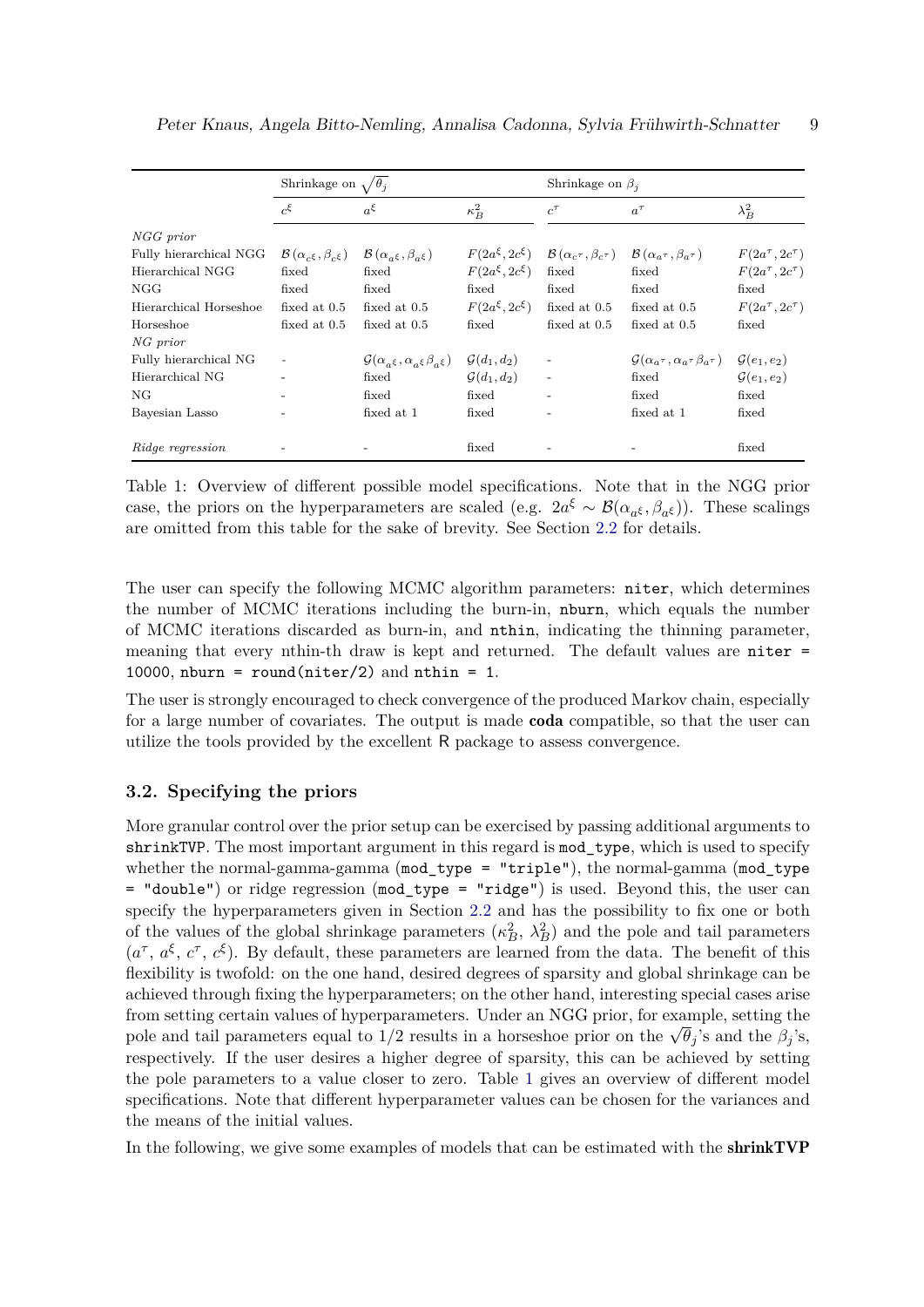package. In particular, we demonstrate how certain combinations of input arguments correspond to different model specifications. If the learning of a parameter is deactivated and no specific fixed value is provided, shrinkTVP will resort to default values. These equate to 0.1 for the pole and tail parameters and 20 for the global shrinkage parameters. Note that in the following snippets of code, the argument display\_progress is always set to FALSE, in order to suppress the progress bar and other outputs.

**Fixing the pole parameters** It is possible to set the pole parameter  $a^{\xi}(a^{\tau})$  to a fixed value through the input argument a\_xi (a\_tau), after setting learn\_a\_xi (learn\_a\_tau) to FALSE. As an example, we show how to fit a hierarchical Bayesian Lasso, both on the  $\sqrt{\theta_j}$ 's and on the  $\beta_j$ 's:

```
R> res_hierlasso <- shrinkTVP(y ~ x1 + x2, data = data,
    + learn_a_xi = FALSE, learn_a_tau = FALSE,
+ a_xi = 1, a_tau = 1, display_progress = FALSE)
```
**Fixing the global shrinkage parameters** The user can choose to fix the value of  $\kappa_B^2(\lambda_B^2)$ by specifying the argument kappa2\_B (lambda2\_B), after setting learn\_kappa2\_B (learn\_lambda2\_B) to FALSE. In the code below, we give an example on how to fit a (non-hierarchical) Bayesian Lasso on both  $\sqrt{\theta_j}$ 's and  $\beta_j$ 's, with corresponding global shrinkage parameters fixed both to 100:

```
R> res_lasso <- shrinkTVP(y ~ x1 + x2, data = data,
+ learn_a_xi = FALSE, learn_a_tau = FALSE, a_xi = 1, a_tau = 1,
+ learn_kappa2_B = FALSE, learn_lambda2_B = FALSE,
+ kappa2_B = 100, lambda2_B = 100,
+ display_progress = FALSE)
```
**Changing the prior type** To change the model type, the input argument mod\_type has to be supplied. It has to be a string equal to either "triple", "double" or "ridge". As an example, we fit a hierarchical NGG prior, both on the  $\sqrt{\theta_j}$ 's and on the  $\beta_j$ 's:

```
R> res_tg <- shrinkTVP(y ~ x1 + x2, data = data,
+ mod_type = "triple",
+ display_progress = FALSE)
```
**Fixing the tail parameters** Much like the pole parameters, the tail parameter  $c^{\xi}$  ( $c^{\tau}$ ) can also be fixed to a value. This is done by setting learn c xi (learn c tau) to FALSE and then supplying the input parameter  $c_x$ i ( $c_t$ tau). As an example, the code below fits a non-hierarchical horseshoe prior, both on the  $\sqrt{\theta_j}$ 's and on the  $\beta_j$ 's:

```
R> res_hs <- shrinkTVP(y ~ x1 + x2, data = data,
+ mod_type = "triple",
+ learn_a_xi = FALSE, learn_a_tau = FALSE, a_xi = 0.5, a_tau = 0.5,
+ learn_c_xi = FALSE, learn_c_tau = FALSE, c_xi = 0.5, c_tau = 0.5,
+ learn_kappa2_B = FALSE, learn_lambda2_B = FALSE,
+ display_progress = FALSE)
```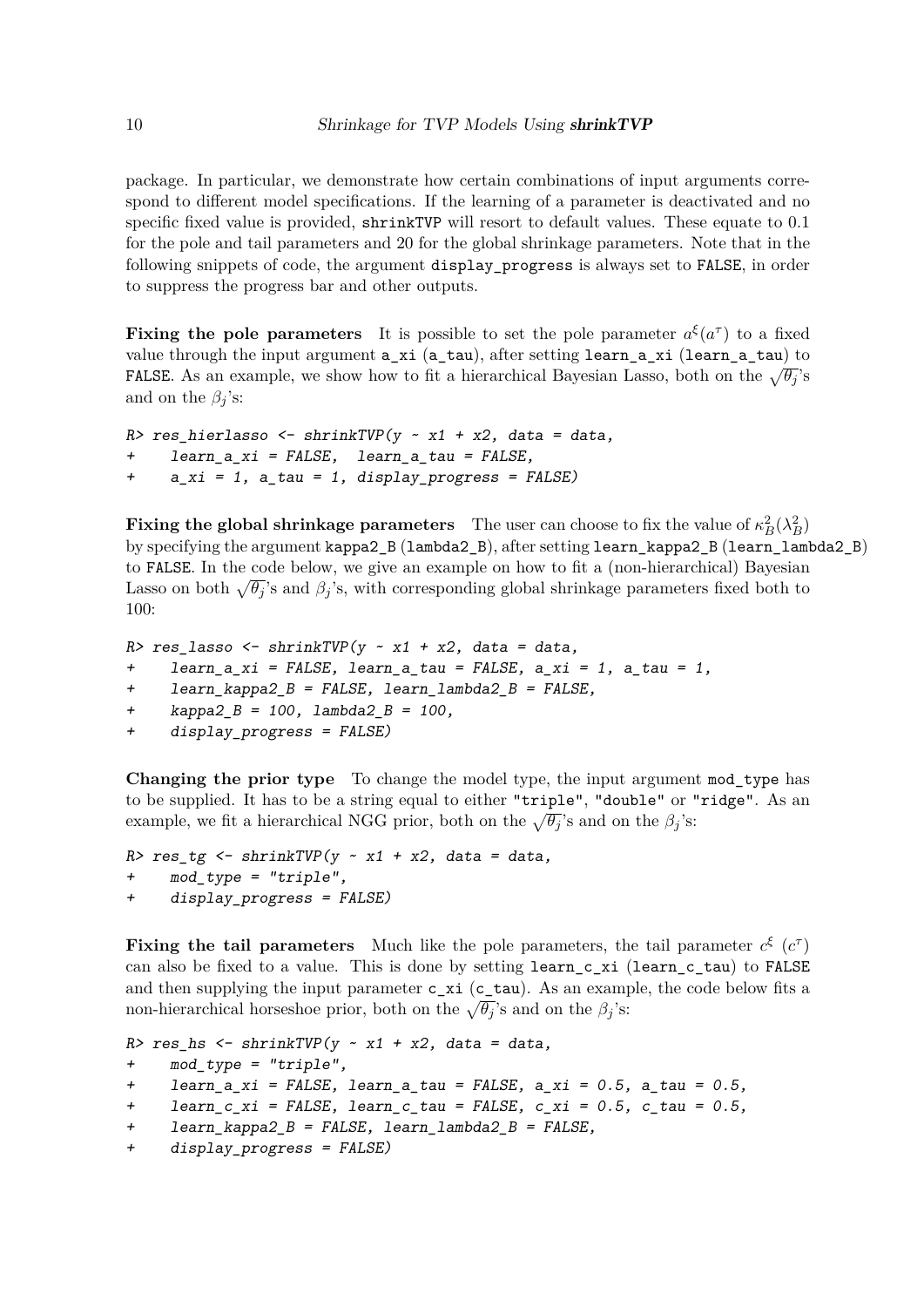## **3.3. Stochastic volatility specification**

The stochastic volatility specification defined in Equation [\(3\)](#page-3-1) can be used by setting the option sv to TRUE. This is made possible by a call to the update\_sv function exposed by the stochvol package. The code below fits a model with an NG prior in which all the parameters are learned and the observation equation errors are modeled through stochastic volatility:

```
R> res_sv <- shrinkTVP(y ~ x1 + x2, data = data, sv = TRUE,
+ display_progress = FALSE)
```
The priors on the SV parameters are the ones defined in Equation [\(16\)](#page-5-2), with hyperparameters fixed to  $b_{\mu} = 0$ ,  $B_{\mu} = 1$ ,  $a_{\phi} = 5$ ,  $b_{\phi} = 1.5$ , and  $B_{\sigma} = 1$ .

#### **3.4. Specifying the hyperparameters**

Beyond simply switching off parts of the hierarchical structure of the prior setup, users can also modify the hyperparameters governing the hyperprior distributions. This can be done through the arguments hyperprior\_param and sv\_param, which both have to be named lists. Hyperparameters not specified by the user will be set to default values, which can be found in the help file of the shrinkTVP function. Note, however, that the dependence structure (e.g.  $\kappa_B^2$  depends on  $a^{\xi}$  and  $c^{\xi}$  in the NGG specification) can not be changed. As such, if the user desires to change the hyperparameters of a prior that depends on other parameters, this can only be achieved by deactivating the learning of the parameters higher up in the hierarchy and fixing them to specific values. To demonstrate how to change specific hyperparameters, the code below modifies those governing the prior on  $a^{\xi}$ :

*R> res\_hyp <- shrinkTVP(y ~ x1 + x2, data = data, + hyperprior\_param = list(beta\_a\_xi = 5, alpha\_a\_xi = 10), + display\_progress = FALSE)*

#### **3.5. Tuning the Metropolis-Hastings steps**

The Metropolis-Hastings algorithm discussed in Section [2.3](#page-5-3) can be tuned via the argument MH\_tuning. Similar to hyperprior\_param and sv\_param, it is a named list where values that are not supplied are replaced by standard values. By default, adaptive Metropolis-within-Gibbs is activated for all parameters learned from the data that requrire a Metropolis-Hastings step. Below is an example where the adaptive Metropolis is deactivated for one of the pole parameters and slightly tuned for the other:

```
R> res_MH <- shrinkTVP(y ~ x1 + x2, data = data,
+ MH_tuning = list(a_xi_adaptive = FALSE,
+ a_tau_max_adapt = 0.001,
+ a_tau_batch_size = 20),
+ display_progress = FALSE)
```
#### **3.6. Posterior inference: Summarize and visualize the posterior distribution**

The return value of shrinkTVP is an object of type shrinkTVP, which is a named list containing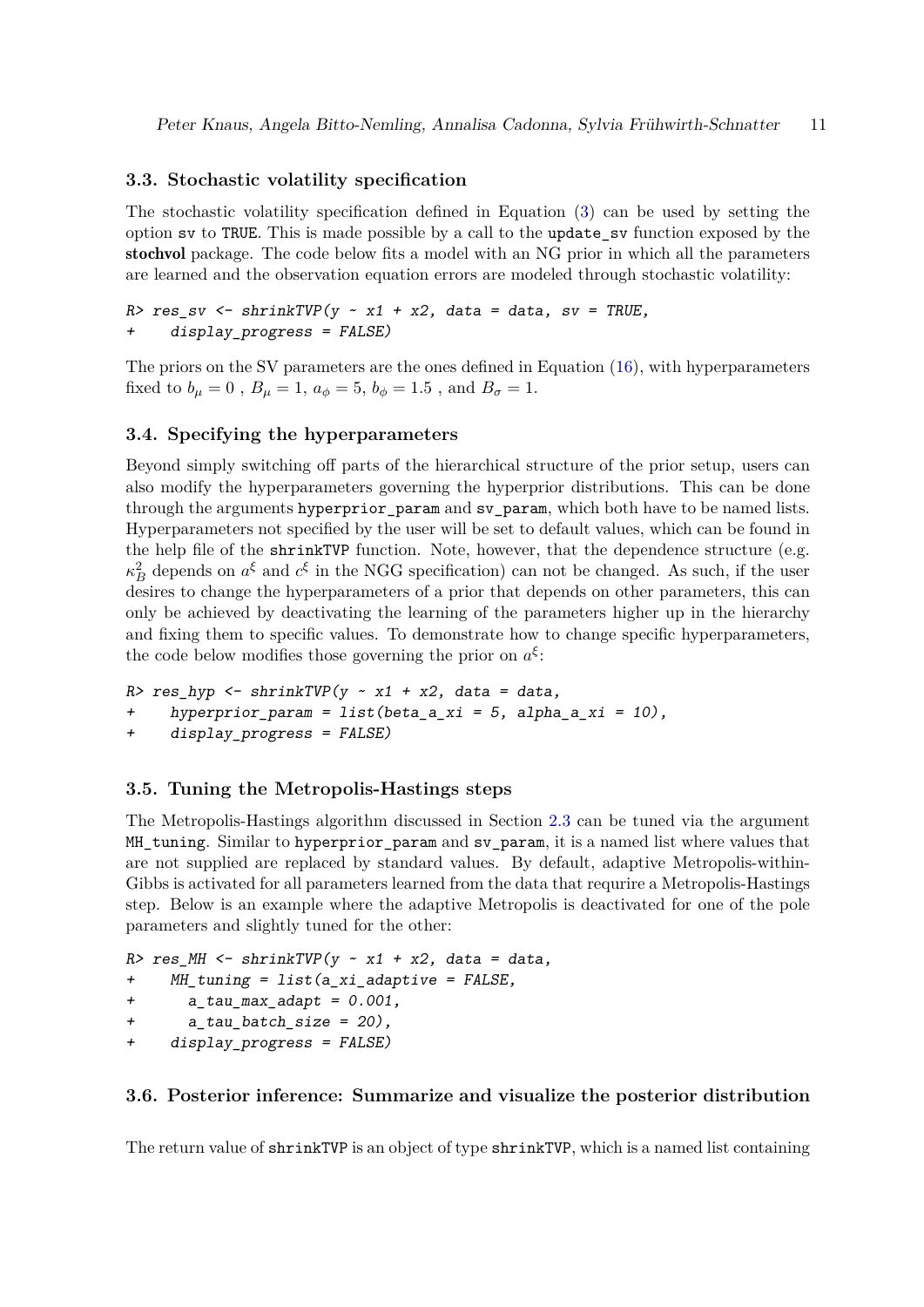a variable number of elements, depending on the prior specification. For the default NG prior, the values are:

- 1. a list holding *d* mcmc.tvp objects (one for each  $\beta_j = (\beta_{j0}, \ldots, \beta_{jT})$ ) containing the parameter draws in beta,
- 2. the parameter draws of  $\boldsymbol{\beta} = (\beta_1, \ldots, \beta_d)$  in beta\_mean,
- 3. the parameter draws of  $(\sqrt{\theta_1}, \ldots, \sqrt{\theta_d})$  in theta\_sr,
- 4. the parameter draws of  $\tau_1^2, \ldots, \tau_d^2$  in tau2,
- 5. the parameter draws of  $\xi_1^2, \ldots, \xi_d^2$ , in xi2,
- 6. the parameter draws of  $a^{\xi}$  in  $a_{x}$ ,
- 7. the parameter draws of  $a^{\tau}$  in  $a$ \_tau,
- 8. the parameter draws for  $\kappa_B^2$  in kappa2\_B,
- 9. the parameter draws for  $\lambda_B^2$  in  $\texttt{lambda2\_B}$ ,
- 10. the parameter draws of  $\sigma^2$  in sigma2,
- 11. the parameter draws of  $C_0$  in  $\texttt{CO}$ ,
- 12. MH diagnostic values in MH\_diag,
- 13. the prior hyperparameters in priorvals,
- 14. the design matrix, the response and the formula in model,
- 15. summary statistics for the parameter draws in summaries and objects required for the LPDS function in internals.

When some parameters are fixed by the user, the corresponding output value is omitted. Additionally, increasing or decreasing the amount of levels in the hierarchy of the prior also changes which values are returned. For example, if mod\_type is changed to "triple" and the learning of the tail parameters  $c^{\xi}$  and  $c^{\tau}$  is not deactivated, then the output will also contain the respective parameter draws in c\_xi and c\_tau. In the SV case, the draws for the parameters of the SV model on the errors are contained in sv\_mu, sv\_phi and sv\_sigma. For details, see [Kastner](#page-29-10) [\(2016\)](#page-29-10).

The two main tools for summarizing the output of shrinkTVP are the summary and plot methods implemented for shrinkTVP objects. summary has two arguments beyond the shrinkTVP object itself, namely digits and showprior, which control the output displayed. digits indicates the number of decimal places to round the posterior summary statistics to, while showprior determines whether or not to show the prior distributions resulting from the user input. In the example below, the default digits value of 3 is used, while the prior specification is omitted. The output of summary consists of the mean, standard deviation, median, 95% highest posterior density region and effective sample size (ESS) for the non time-varying parameters.

#### *R> summary(res, showprior = FALSE)*

Summary of 5000 MCMC draws after burn-in of 5000. Statistics of posterior draws of parameters (thinning = 1):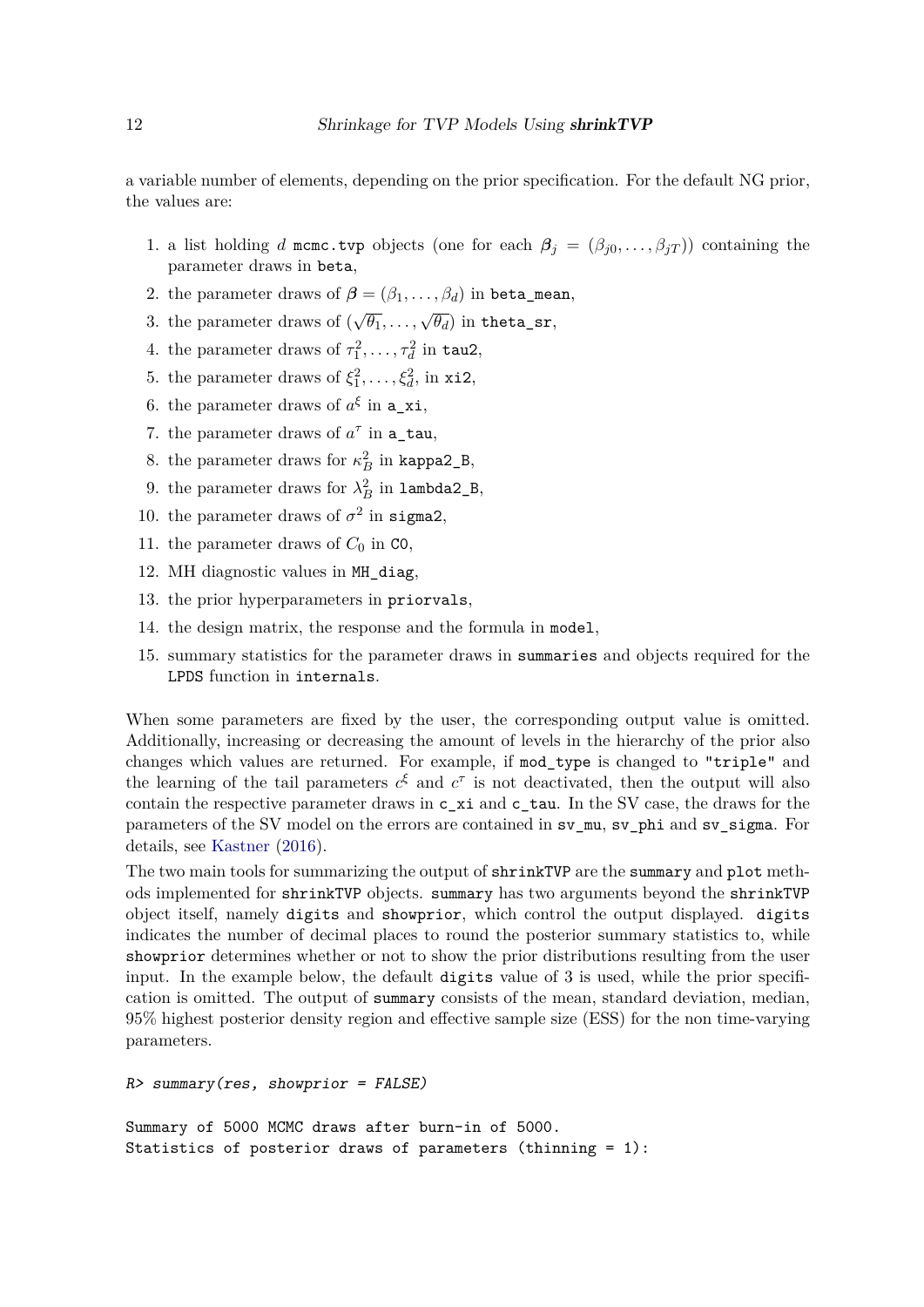| param                   | mean  | sd                   |             |                  | median HPD 2.5% HPD 97.5% ESS |      |
|-------------------------|-------|----------------------|-------------|------------------|-------------------------------|------|
| beta_mean_Intercept     | 0.164 | 0.432                | $\Omega$    | $-0.376$         | 1.362                         | 426  |
| beta_mean_x1            |       | $-0.248$ 0.157       |             | $-0.274 - 0.483$ | 0.013                         | 110  |
| beta_mean_x2            |       | $-0.002$ 0.037       | $\mathbf 0$ | $-0.105$         | 0.069                         | 3741 |
|                         |       |                      |             |                  |                               |      |
| abs(theta_sr_Intercept) | 0.423 | 0.064                | 0.418       | 0.307            | 0.551                         | 345  |
| abs(theta_sr_x1)        | 0.013 | 0.024                | $\Omega$    | $\Omega$         | 0.067                         | 133  |
| abs(theta_sr_x2)        | 0.002 | 0.007                | 0           | $\Omega$         | 0.013                         | 598  |
| tau2_Intercept          | 6.989 | 151.023 0.001        |             | $\mathbf 0$      | 4.85                          | 4799 |
| $tau2_x1$               | 6.615 | 240.363 0.096        |             | $\Omega$         | 4.658                         | 5000 |
| $tau2_x2$               | 0.438 | 15.431               | $\mathbf 0$ | $\mathbf 0$      | 0.105                         | 5000 |
| xi2_Intercept           |       | 23.525 563.676 0.265 |             | 0.007            | 10.827                        | 5000 |
| $xi2_x1$                | 1.883 | 89.188               | $\mathbf 0$ | $\mathbf 0$      | 0.07                          | 5000 |
| xi2_x2                  | 0.011 | 0.331                | 0           | $\mathbf 0$      | 0.003                         | 5000 |
|                         |       |                      |             |                  |                               |      |
| a_xi                    | 0.08  | 0.039                | 0.074       | 0.014            | 0.154                         | 169  |
|                         | 0.091 | 0.041                | 0.085       | 0.025            | 0.176                         | 452  |
| a tau                   |       |                      |             |                  |                               |      |
| kappa2_B                |       | 29.519 104.414 1.507 |             | $\Omega$         | 148.318                       | 4205 |
| lambda2_B               |       | 53.677 184.784 2.182 |             | 0                | 257.231                       | 1102 |
| sigma2                  | 0.993 | 0.125                | 0.984       | 0.767            | 1.248                         | 1622 |
|                         |       |                      |             |                  |                               |      |
| CO                      | 1.72  | 0.634                | 1.648       | 0.606            | 2.962                         | 5000 |

The plot method can be used to visualize the posterior distribution estimated by shrinkTVP. Aside from a shrinkTVP object, its main argument is pars, a character vector containing the names of the parameters to visualize. plot will call either plot.mcmc.tvp from the shrinkTVP package if the parameter is time-varying or plot.mcmc from the coda package, if the parameter is non time-varying. The default value of pars is c("beta"), leading to plot.mcmc.tvp being called on each of the  $\beta_{jt}$ , for  $j = 1, ..., d$ . See the code below for an example and Figure [1](#page-13-0) for the corresponding output.

#### *R> plot(res)*

The plot.mcmc.tvp method displays empirical posterior credible intervals of a time-varying parameter over time, i.e.,  $\beta_{jt}$ , for  $j = 1, ..., d$  and  $\sigma_t^2$  in the case of stochastic volatility. By default, the pointwise 95% and 50% posterior credible intervals are displayed as shaded areas layered on top of one another, with the median represented by a black line, with an additional grey, dashed line at zero. To ensure that users have flexiblity in the plots created, a host of options are implemented for customisation. The bounds of the credible intervals can be modified through the probs input, allowing for different levels of uncertainty visualization.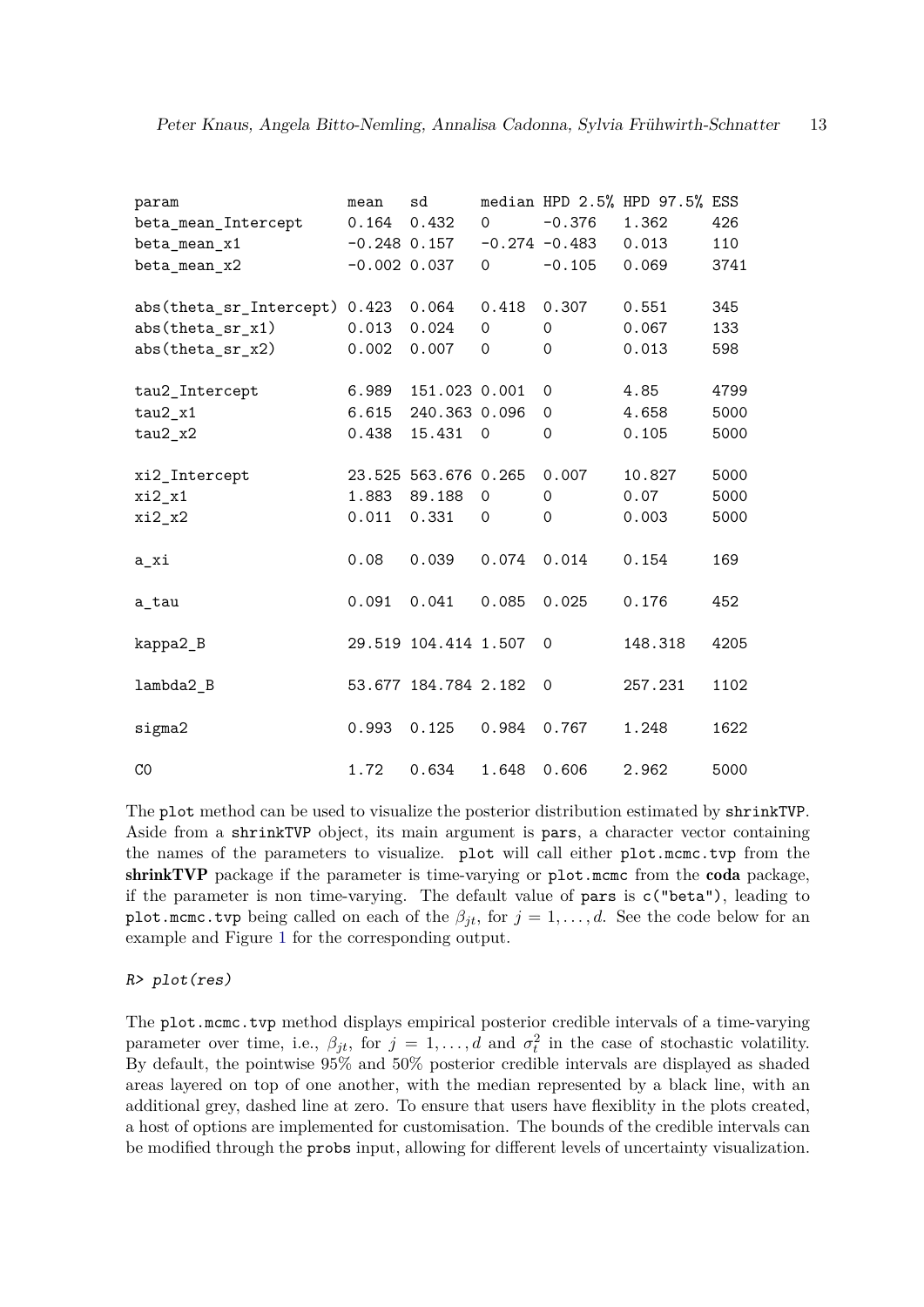<span id="page-13-0"></span>

Figure 1: Visualization of the evolution of the time-varying parameter  $\beta_j = (\beta_{j0}, \ldots, \beta_{jT}), j =$ 1, 2, 3, over time  $t = 0, \ldots, T$ , as provided by the plot method. plot is in turn calling plot.mcmc.tvp on the individual mcmc.tvp objects. The median is displayed as a black line, and the shaded areas indicate the pointwise 95% and 50% posterior credible intervals.

The arguments quantlines and shaded take boolean vectors as inputs, and determine if the corresponding credible intervals will be displayed through shading and/or lines. The shaded areas can be customised via the arguments shadecol and shadealpha, which determine the color and the degree of transparency of the shaded areas. The lines representing the quantiles can be adjusted through quantlty, quantcol and quantlwd, which modify the line type, color and line width, respectively. In the spirit of R, all of these arguments are vectorised and the supplied vectors are recycled in the typical R fashion if necessary. The first element of these vectors is always applied to the outermost credible interval, the second to the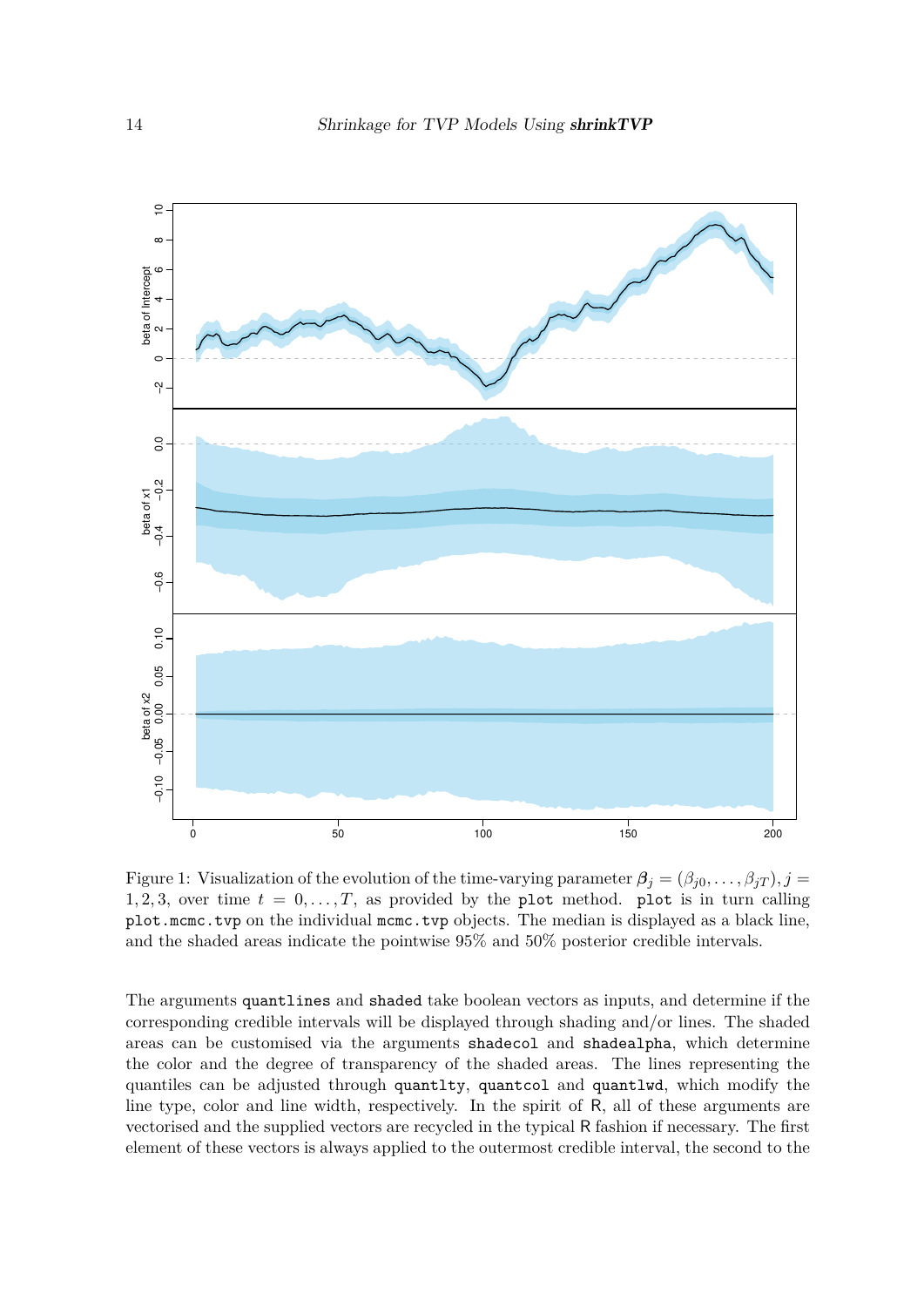second outermost and so forth. The horizontal line at zero can be similarly adjusted through zerolty, zerolwd and zerocol or entirely turned off by setting drawzero equal to FALSE. All further arguments are passed on to the standard plot method, allowing for changes to the line representing the median and other plot modifications that users of R are familiar with. An example of possible customisation can be seen in the code below, with the corresponding output being Figure [2.](#page-15-0)

```
R> library("RColorBrewer")
R> color <- brewer.pal(5, "RdBu")
R> plot(res, pars = "beta", xlim = c(100, 200),
    probs = seq(0.1, 0.9, by = 0.1),
+ quantlines = T, quantcol = color[5:2], quantlty = 1,
+ quantlwd = 3, col = color[1], lwd = 3, shadecol = "gold1")
```
To visualize other parameters via the plot method, the user has to change the pars argument. pars can either be set to a single character object or to a vector of characters containing the names of the parameter draws to display. In the latter case, the plot method will display groups of plots at a time, prompting the user to move on to the next series of plots, similarly to how coda handles long plot outputs. Naturally, as all parameter draws are converted to coda objects, any method from this package that users are familiar with (e.g., to check convergence) can be applied to the parameter draws contained in a shrinkTVP object. An example of this can be seen in Figure [3,](#page-16-0) where  $\text{pars}$  = "theta  $\text{sr}$ ", changes the output to a graphical summary of the parameter draws of  $\sqrt{\theta_1}, \ldots, \sqrt{\theta_d}$ , using **coda**'s plot.mcmc function. To obtain Figure [3,](#page-16-0) one can run

*R> plot(res, pars = "theta\_sr")*

# **4. Predictive performances and model comparison**

<span id="page-14-0"></span>Within a Bayesian framework, a natural way to predict a future observation is through its posterior predictive density. For this reason, log-predictive density scores (LPDSs) provide a means of assessing how well the model performs in terms of prediction on real data. The log-predictive density score for time  $t_0 + 1$  is obtained by evaluating at  $y_{t_0+1}$  the log of the posterior predictive density obtained by fitting the model to the previous  $t_0$  data points. Given the data up to time  $t_0$ , the posterior predictive density at time  $t_0 + 1$  is given by

<span id="page-14-1"></span>
$$
p(y_{t_0+1}|y_1,\ldots,y_{t_0},\boldsymbol{x}_{t_0+1})=\int p(y_{t_0+1}|\boldsymbol{x}_{t_0+1},\boldsymbol{\psi})p(\boldsymbol{\psi}|y_1,\ldots,y_{t_0})d\boldsymbol{\psi},
$$
\n(17)

where  $\psi$  is the set of model parameters and latent variables up to  $t_0 + 1$ . For a TVP model with homoscedastic errors,  $\psi = (\tilde{\beta}_0, \dots, \tilde{\beta}_{t_0+1}, \sqrt{\theta}_1, \dots, \sqrt{\theta}_d, \beta_1, \dots, \beta_d, \sigma^2)$ , whereas for a TVP model with SV errors,  $\psi = (\hat{\beta}_0, \dots, \hat{\beta}_{t_0+1}, \sqrt{\theta_1}, \dots, \sqrt{\theta_d}, \beta_1, \dots, \beta_d, \sigma_1^2, \dots, \sigma_{t_0+1}^2)$ . Given *M* samples from the posterior distribution of the parameters and latent variables,  $p(\psi|y_1,\ldots,y_{t_0})$ , Monte Carlo integration could be applied immediately to approximate [\(17\)](#page-14-1). However, [Bitto and Frühwirth-Schnatter](#page-28-0) [\(2019\)](#page-28-0) propose a more efficient approximation of the predictive density, the so-called conditionally optimal Kalman mixture approximation which is obtained by analytically integrating out  $\tilde{\beta}_{t_0+1}$  from the likelihood at time  $t_0+1$ .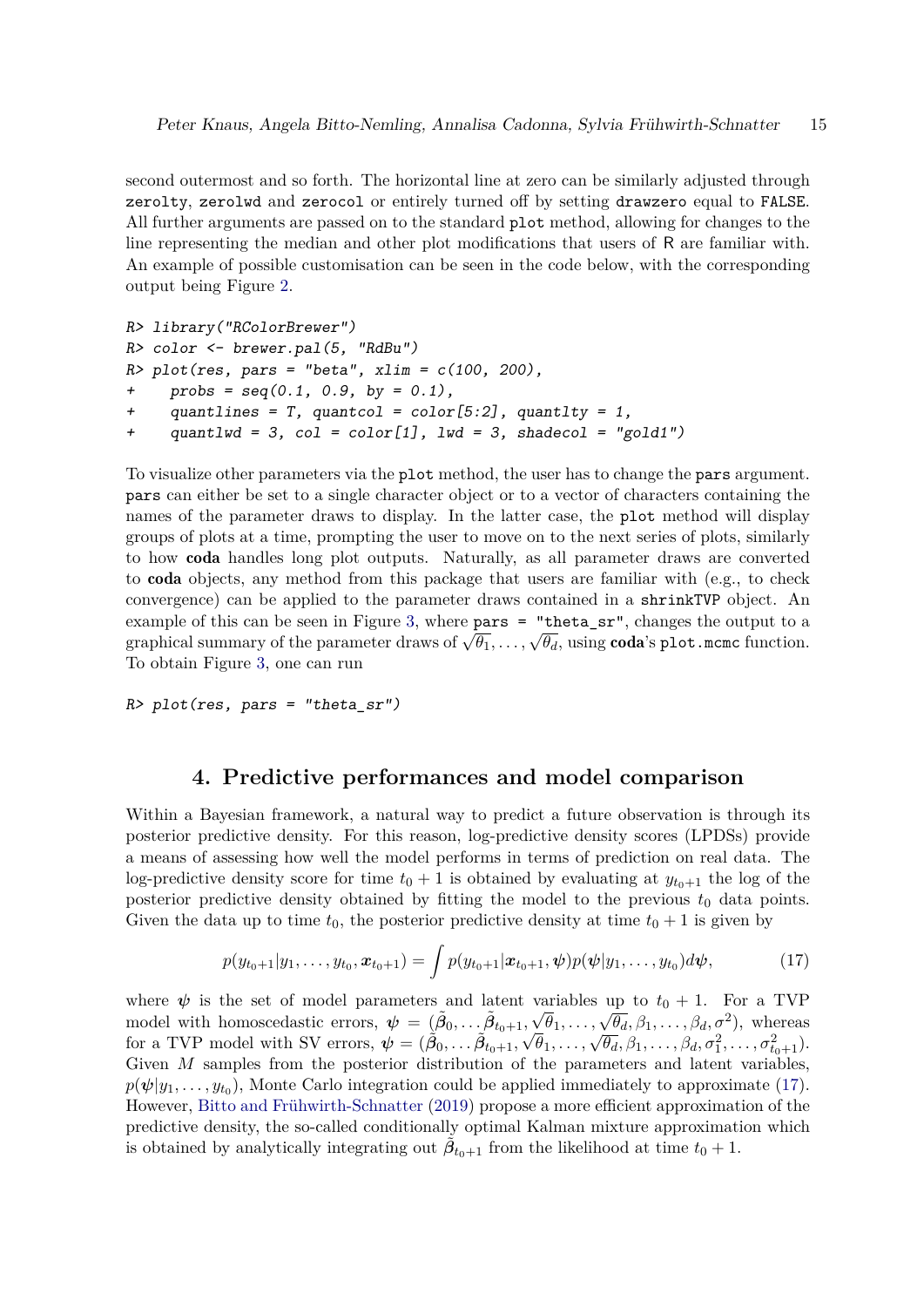<span id="page-15-0"></span>

Figure 2: Visualization of the evolution of the time-varying parameter  $\beta_t$  over time  $t =$  $100, \ldots, 200$  for  $j = 1, \ldots, 3$ . In this example, the x-axis of the plot was restricted with xlim, the color of the shaded areas was changed to yellow and colored solid lines have been added to delimit the credible intervals. The colored lines represent the median and the pointwise 10%, 20%, 30% 40%, 60%, 70%, 80%, and 90% quantiles.

In the homoscedastic error case, given *M* samples from the posterior distribution of the parameters and the latent variables up to  $t<sub>0</sub>$ , Monte Carlo integration of the resulting predictive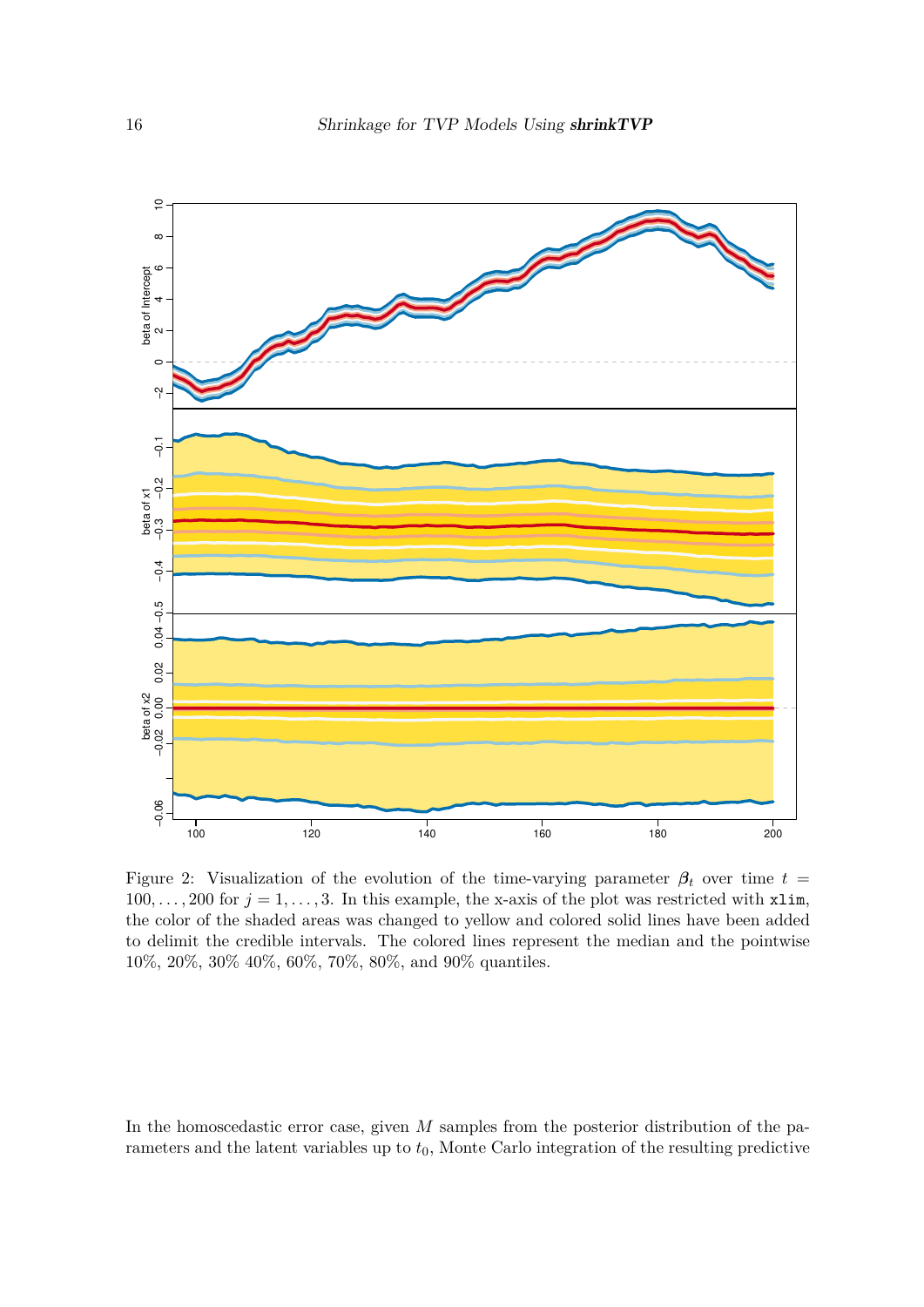<span id="page-16-0"></span>

Figure 3: Trace plots (left column) and kernel density estimates of the posterior density (right column) for the parameters  $\sqrt{\theta_1}, \ldots, \sqrt{\theta_3}$ , as provided by the plot method. plot is in turn calling coda's plot.mcmc.

density yields following mixture approximation,

<span id="page-16-1"></span>
$$
p(y_{t_0+1}|y_1,\ldots,y_{t_0},\boldsymbol{x}_{t_0+1}) \approx \frac{1}{M} \sum_{m=1}^M f_N(y_{t_0+1};\hat{y}_{t_0+1}^{(m)},S_{t_0+1}^{(m)}),
$$
  
\n
$$
\hat{y}_{t_0+1}^{(m)} = \boldsymbol{x}_{t_0+1} \boldsymbol{\beta}^{(m)} + \boldsymbol{F}_{t_0+1}^{(m)} \boldsymbol{m}_{t_0}^{(m)},
$$
  
\n
$$
S_{t_0+1}^{(m)} = \boldsymbol{F}_{t_0+1}^{(m)} (\boldsymbol{\Sigma}_{t_0}^{(m)} + I_d) (\boldsymbol{F}_{t_0+1}^{(m)})^\top + (\sigma^2)^{(m)},
$$
\n(18)

where the conditional predictive densities are Gaussian and the conditional moments depend on the MCMC draws. The mean  $\hat{y}_{t_0+1}^{(m)}$  and the variance  $S_{t_0+1}^{(m)}$  are computed for the *m*th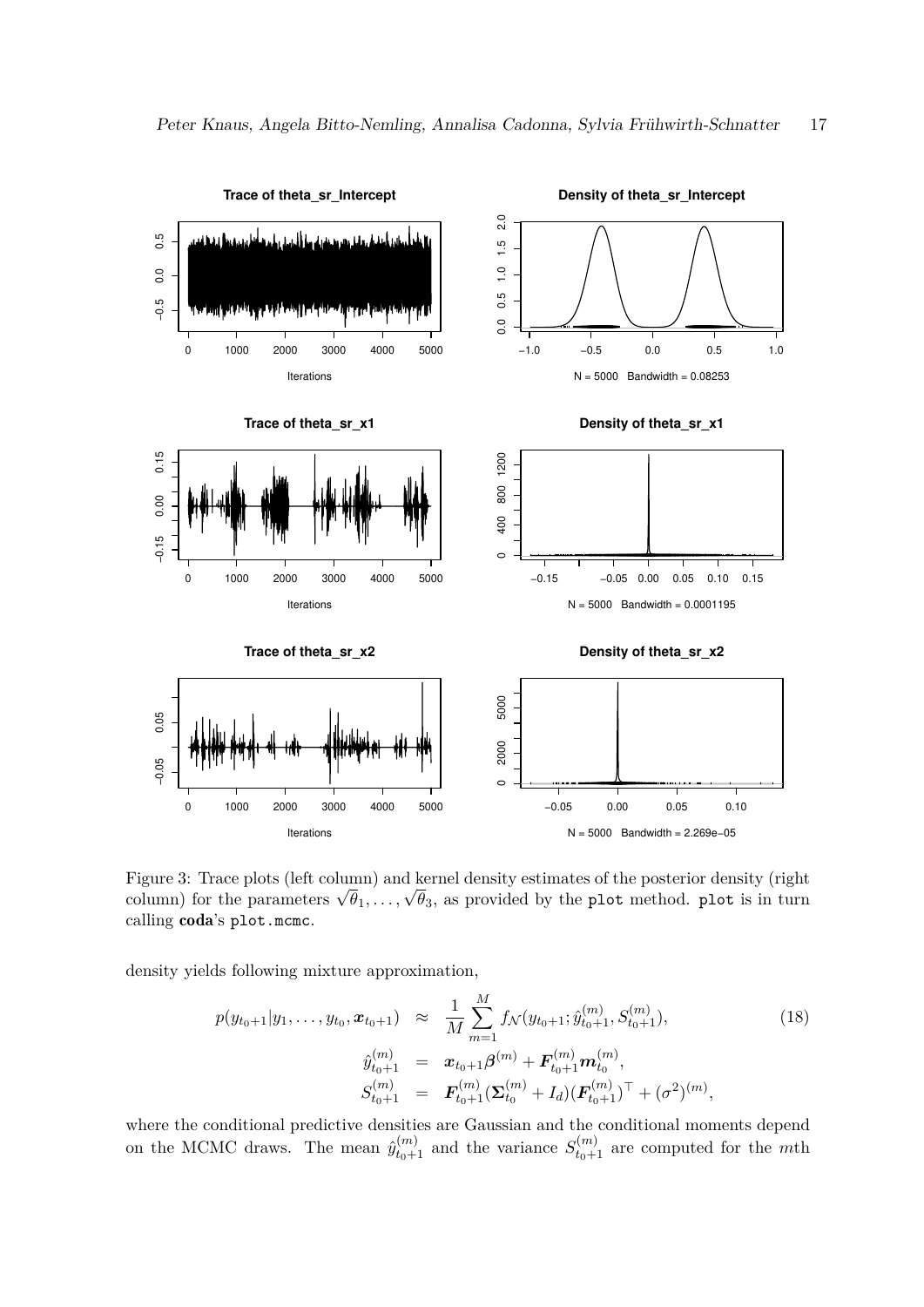MCMC iteration from  $\mathbf{F}_{t_0+1} = \mathbf{x}_{t_0+1} \text{Diag}(\sqrt{\theta_1}, \ldots, \sqrt{\theta_d})$  and the mean  $\mathbf{m}_{t_0}$  and the covariance matrix  $\Sigma_{t_0}$  of the posterior distribution of  $\tilde{\beta}_{t_0}$ . These quantities can be obtained by iteratively calculating  $\Sigma_t$  and  $m_t$  up to time  $t_0$ , as described in [McCausland](#page-29-13) *et al.* [\(2011\)](#page-29-13):

$$
\begin{aligned} &\boldsymbol{\Sigma}_1 = (\boldsymbol{\Omega}_{11})^{-1}, \qquad \boldsymbol{m}_1 = \boldsymbol{\Sigma}_1 \boldsymbol{c}_1, \\ &\boldsymbol{\Sigma}_t = (\boldsymbol{\Omega}_{tt} - \boldsymbol{\Omega}_{t-1,t}^\top \boldsymbol{\Sigma}_{t-1} \boldsymbol{\Omega}_{t-1,t})^{-1}, \qquad \boldsymbol{m}_t = \boldsymbol{\Sigma}_t (\boldsymbol{c}_t - \boldsymbol{\Omega}_{t-1,t}^\top \boldsymbol{m}_{t-1}). \end{aligned}
$$

The quantities  $c_t$ ,  $\Omega_{tt}$  and  $\Omega_{t-1,t}$  for  $t = 1, \ldots, t_0$  are given in Appendix [A.](#page-23-0)

For the SV case, it is still possible to analytically integrate out  $\tilde{\beta}_{t_0+1}$  from the likelihood at time  $t_0 + 1$  conditional on a known value of  $\sigma_{t_0+1}^2$ , however it is not possible to integrate the likelihood with respect to both latent variables  $\tilde{\beta}_{t_0+1}$  and  $\sigma_{t_0+1}^2$ . Hence, at each MCMC iteration a draw is taken from the predictive distribution of  $\sigma_{t_0+1}^2 = \exp(h_{t_0+1})$ , derived from Equation [\(3\)](#page-3-1), and used to calculate the conditional predictive density of  $y_{t_0+1}$ . The approximation of the one-step ahead predictive density can then be obtained through the following steps:

- 1. for each MCMC draw of  $(\mu, \phi, \sigma_{\eta}^2)^{(m)}$  and  $h_{t_0}^{(m)}$  $t_0^{(m)}$ , obtain a draw of  $(\sigma_{t_0+1}^2)^{(m)}$ ;
- 2. calculate the conditionally optimal Kalman mixture approximation as in [\(18\)](#page-16-1) with following slightly different values  $S_{t_0+1}^{(m)}$ :

$$
S_{t_0+1}^{(m)} = \pmb{F}_{t_0+1}^{(m)}(\pmb{\Sigma}_{t_0}^{(m)} + I_d)(\pmb{F}_{t_0+1}^{(m)})^\top + (\sigma_{t_0+1}^2)^{(m)},
$$

where  $\mathbf{F}_{t_0+1}$  and  $\mathbf{\Sigma}_{t_0}$  are the same as defined above.

These calculations can be performed by the LPDS function, based on a fitted TVP model resulting from a call to shrinkTVP. The function's arguments are an object of class shrinkTVP and **data** test, a data frame with one row, containing covariates and response at time  $t_0 + 1$ . The following snippet of code fits a shrinkTVP model to synthetic data up to  $T-1$ , and then calculates the LPDS at time *T*. The obtained LPDS score is then displayed. For an example on how to calculate LPDSs for *k* points in time, please see Section [5.](#page-18-0)

```
R res LPDS \leq shrinkTVP(y \leq x1 + x2, data = data[1:(nrow(data) - 1),],
+ display_progress = FALSE)
R> LPDS(res_LPDS, data[nrow(data), ])
```
[1] -1.231744

An additional functionality provided by the package shrink  $TVP$  is the evaluation of the onestep ahead predictive density through the function

#### eval\_pred\_dens.

It takes as inputs an object of class shrinkTVP, a one row data frame containing  $x_{t_0+1}$  and a point, or vector of points, at which the predictive density is to be evaluated. It returns a vector of the same length, containing the value of the density at the points the user supplied. An example of this can be seen in the code below.

*R> eval\_pred\_dens(1:3, res\_LPDS, data[nrow(data), ])*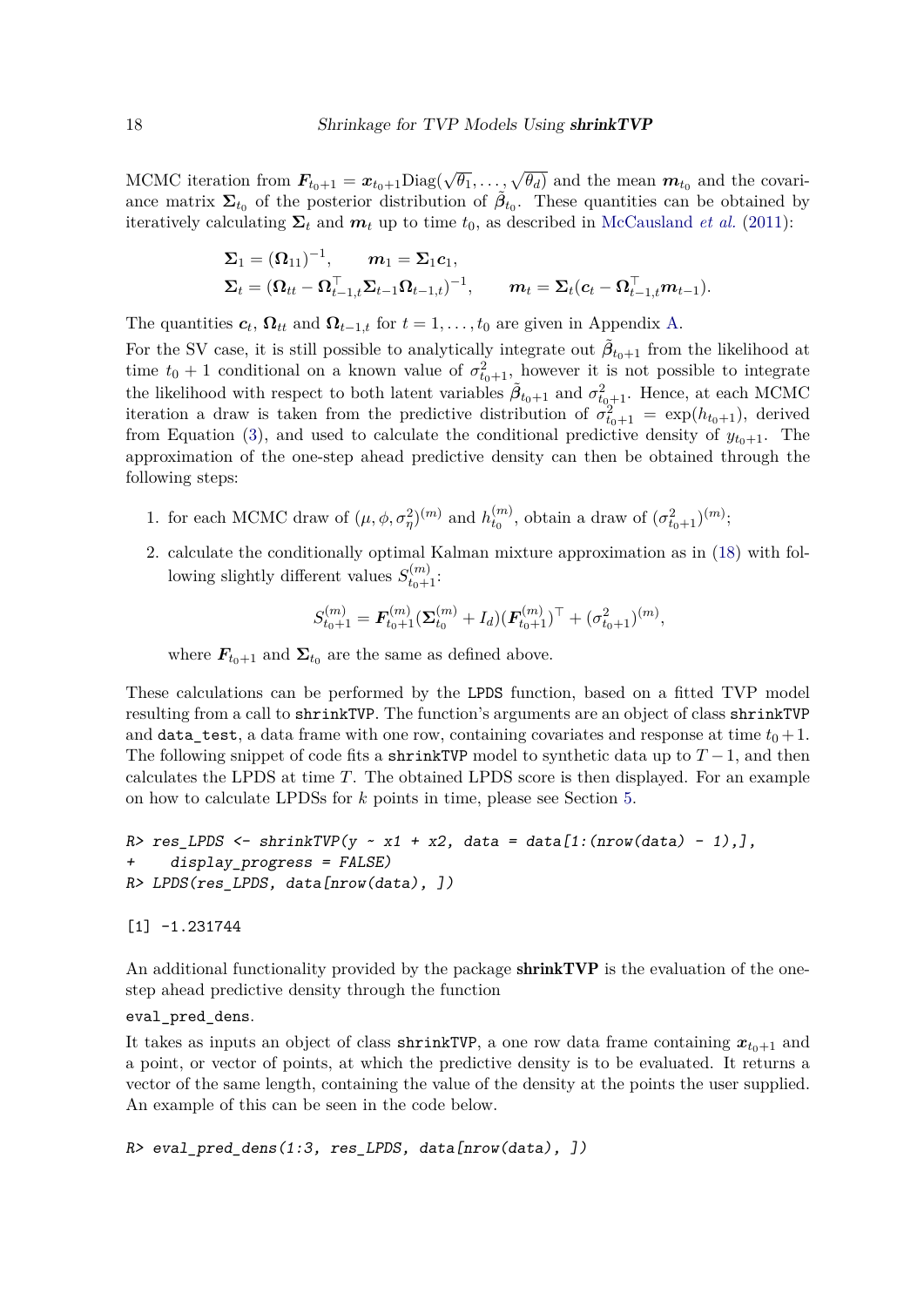<span id="page-18-1"></span>

Figure 4: One-step ahead predictive density  $p(y_{t_0+1}|y_1,\ldots,y_{t_0},x_{t_0+1})$  for a synthetic data set. The black vertical line represents the true realisation of  $y_{t_0+1}$ .

#### [1] 0.0004023221 0.0043769491 0.0285444188

Thanks to its vectorised nature, eval\_pred\_dens can be plugged directly into functions that expect an expression that evaluates to the length of the input, such as the curve function from the graphics (R [Core Team 2017\)](#page-30-1) package. The following snippet of code exploits this behaviour to plot the posterior predictive density. The result can be seen in Figure [4.](#page-18-1)

```
R> curve(eval_pred_dens(x, res_LPDS, data[nrow(data), ]), to = 12,
+ ylab = bquote("p(" * y[t[0]+1] * "\uff5c" * y[1] * ","
+ * ldots * "," ~ y[t[0]] * "," ~ x[t[0]+1] * ")"),
+ xlab = expression(y[t[0]+1]), lwd = 2.5, col = "skyblue", axes = FALSE)
R> abline(v = data$y[nrow(data)])
R> axis(1)
R> axis(2)
```
# **5. Predictive exercise: usmacro dataset**

<span id="page-18-0"></span>In the following, we provide a brief demonstration on how to use the **shrinkTVP** package on real data and compare different prior specifications via LPDSs. Specifically, we consider the usmacro.update dataset from the bvarsv package [\(Krueger 2015\)](#page-29-4). The dataset usmacro.update contains the inflation rate, unemployment rate and treasury bill interest rate for the United States, from 1953:Q1 to 2015:Q2, that is  $T = 250$ . The same dataset up to 2001:Q3 was used by [Primiceri](#page-30-0) [\(2005\)](#page-30-0). The response variable is the inflation rate inf, while the predictors are the lagged inflation rate inf\_lag, the lagged unemployed rate une\_lag and the lagged treasury bill interest tbi\_lag. We construct our dataset as follows:

```
R> library("bvarsv")
R> data("usmacro.update")
```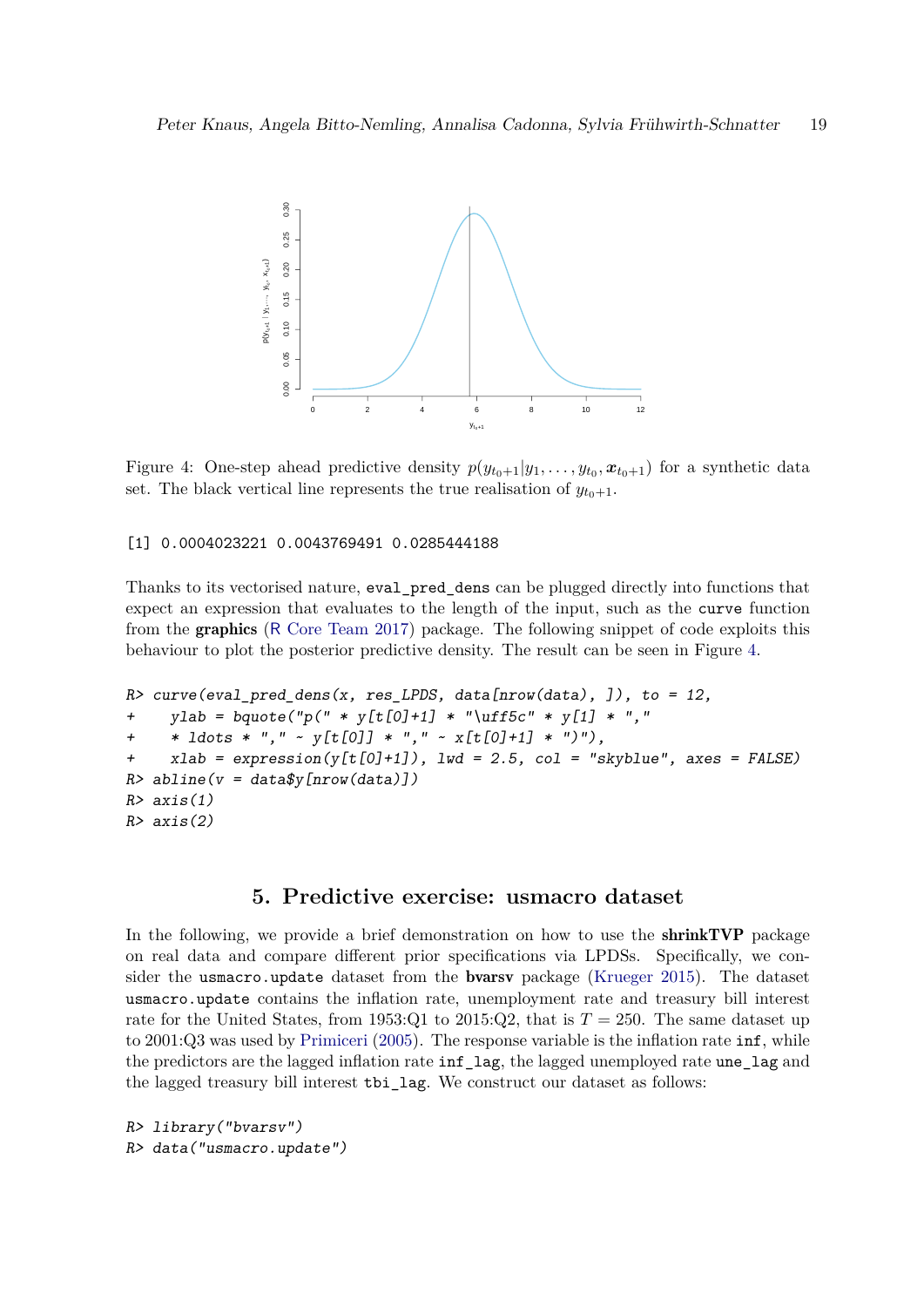```
R>
R> # Create matrix of lags and create final data set
R> lags <- usmacro.update[1:(nrow(usmacro.update) - 1), ]
R> colnames(lags) <- paste0(colnames(lags), "_lag")
R> us_data <- data.frame(inf = usmacro.update[2:nrow(usmacro.update), "inf"],
+ lags)
```
In the snippet of code below, we estimate a TVP model with a fully hierarchical NG prior for 60000 iterations, with a thinning of 10 and a burn-in of 10000, hence keeping 5000 posterior draws.

```
R> us_res <- shrinkTVP(inf ~ inf_lag + une_lag + tbi_lag, us_data,
+ niter = 60000, nburn = 10000, nthin = 10,
+ display_progress = FALSE)
```
Once we have fit the model, we can perform posterior inference by using the summary and plot methods. The summary is shown below, while Figure [5](#page-21-0) shows the paths of  $\beta_t$  evolving over time, and Figure [6](#page-22-0) displays the trace plots (left column) and posterior densities (right column) of  $\sqrt{\theta_1}, \ldots, \sqrt{\theta_4}$  obtained via the plot method.

```
R> summary(us_res, showprior = FALSE)
```
Summary of 50000 MCMC draws after burn-in of 10000. Statistics of posterior draws of parameters (thinning = 10):

| param                   | mean     | sd                      |             | median HPD 2.5%  | HPD 97.5% | ESS  |
|-------------------------|----------|-------------------------|-------------|------------------|-----------|------|
| beta_mean_Intercept     | 0.415    | 0.436                   | 0.326       | $-0.132$         | 1.266     | 639  |
| beta_mean_inf_lag       | 0.733    | 0.191                   | 0.742       | 0.347            | 1.093     | 756  |
| beta_mean_une_lag       | $-0.144$ | 0.059                   |             | $-0.149 - 0.234$ | 0.002     | 345  |
| beta_mean_tbi_lag       | 0.008    | 0.022                   | $\Omega$    | $-0.02$          | 0.065     | 661  |
| abs(theta_sr_Intercept) | 0.144    | 0.025                   | 0.145       | 0.098            | 0.195     | 1003 |
| abs(theta_sr_inf_lag)   | 0.044    | 0.006                   | 0.044       | 0.031            | 0.056     | 2525 |
| abs(theta_sr_une_lag)   | 0.003    | 0.005                   | $\Omega$    | $\Omega$         | 0.014     | 117  |
| abs(theta_sr_tbi_lag)   | 0.001    | 0.002                   | $\mathbf 0$ | $\Omega$         | 0.006     | 478  |
| tau2_Intercept          |          | 354.575 24026.311 0.158 |             | $\Omega$         | 15.251    | 5000 |
| tau2_inf_lag            |          | 325.535 15149.831 0.793 |             | 0                | 36.284    | 5000 |
| tau2_une_lag            | 20.052   | 729.984                 | 0.049       | $\Omega$         | 3.887     | 5000 |
| tau2_tbi_lag            | 30.132   | 1447.597                | $\Omega$    | 0                | 0.057     | 5000 |
| xi2_Intercept           | 1.546    | 30.218                  | 0.032       | $\Omega$         | 0.986     | 5000 |
| xi2_inf_lag             | 0.292    | 5.131                   | 0.005       | $\Omega$         | 0.268     | 5000 |
| xi2_une_lag             | 0.014    | 0.717                   | $\Omega$    | $\Omega$         | 0.005     | 5000 |
| xi2_tbi_lag             | 0.002    | 0.048                   | $\Omega$    | $\mathbf 0$      | 0.001     | 5000 |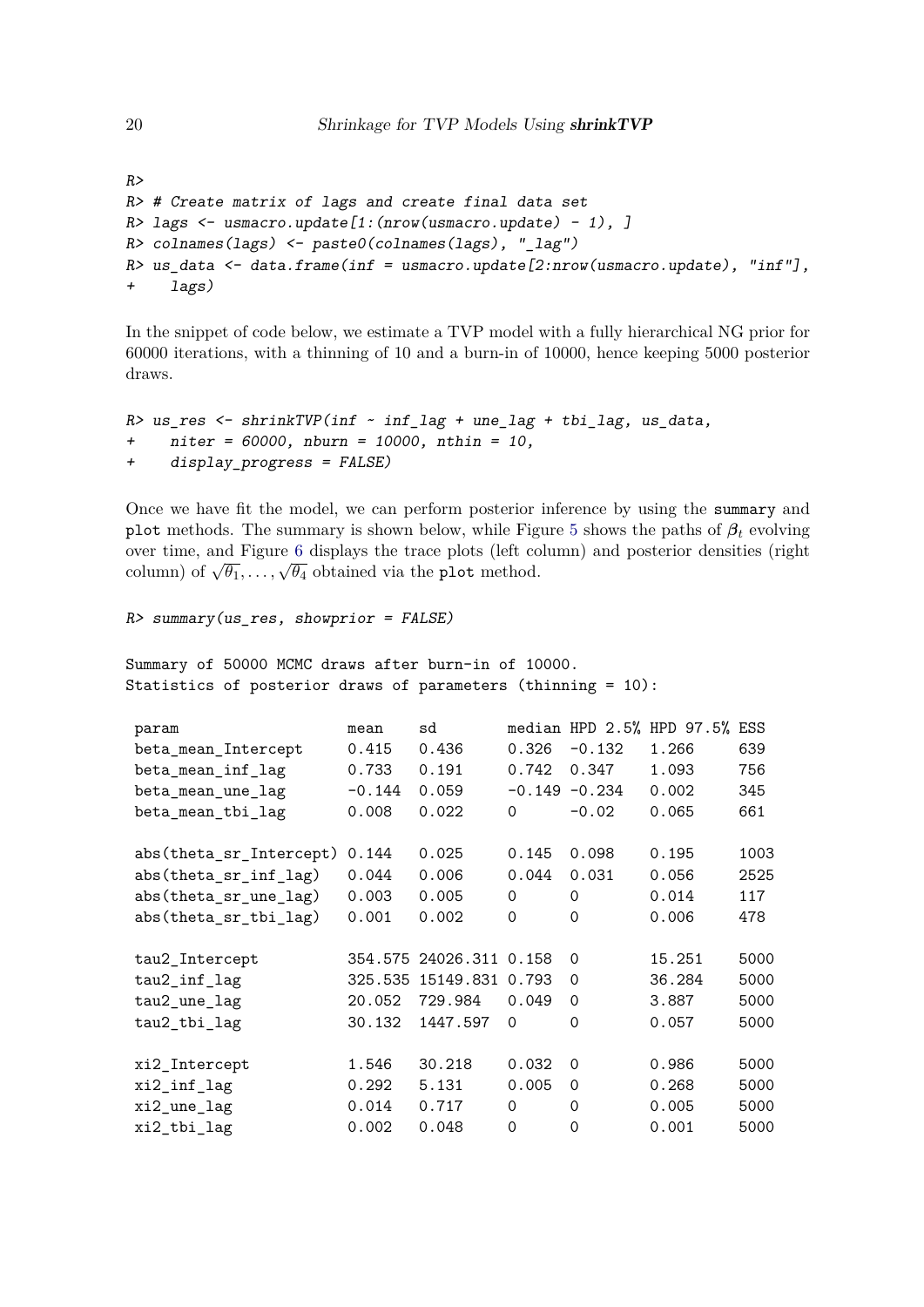| a_xi      | 0.095 | 0.039           | 0.09     | 0.029 | 0.171   | 1242 |
|-----------|-------|-----------------|----------|-------|---------|------|
| a tau     | 0.087 | 0.042           | 0.082    | 0.015 | 0.167   | 2290 |
| kappa2_B  |       | 120.337 250.836 | 22.127 0 |       | 609.238 | 5000 |
| lambda2 B | 7.123 | 22.902          | 0.601    | - 0   | 33.607  | 3324 |
| sigma2    | 0.018 | 0.006           | 0.017    | 0.007 | 0.029   | 1140 |
| CO        | 0.126 | 0.062           | 0.114    | 0.027 | 0.247   | 2360 |

It appears clear by looking at Figure [5](#page-21-0) that the intercept and the parameter associated with the lagged inflation rate are time-varying, while the parameters associated with the lagged treasury bill interest rate and the lagged unemployment rate are relatively constant. This can be confirmed by looking at the posterior distributions of the corresponding standard deviations, displayed in Figure [6.](#page-22-0) The posterior densities of the standard deviations associated with the intercept and the lagged inflation are bimodal, with very little mass around zero. This bimodality results from the non-identifiability of the sign of the standard deviation. As a convenient side effect, noticeable bimodality in the density plots of the posterior distribution  $p(\sqrt{\theta_j}|\mathbf{y})$  of the standard deviations  $\sqrt{\theta_j}$  is a strong indication of time variability in the associated parameter  $\beta_{it}$ . Conversely, the posterior densities of the standard deviations associated with the lagged unemployment and the lagged treasury bill interest rate have a pronounced spike at zero, indicating strong model evidence in favor of constant parameters. Moreover, the path of the parameter of the treasury bill interest rate is centered at zero, indicating that this parameter is neither time-varying nor significant.

In order to compare the predictive performances of different shrinkage priors, we calculate onestep ahead LPDSs for the last 50 points in time for eleven different prior choices: (1) the full hierarchical NGG prior, (2) the hierarchical NGG prior with fixed  $a^{\xi} = a^{\tau} = c^{\xi} = c^{\tau} = 0.1$ , (3) the NGG prior with  $a^{\xi} = a^{\tau} = c^{\xi} = c^{\tau} = 0.1$  and  $\kappa_B^2 = \lambda_B^2 = 20$ , (4) the hierarchical horseshoe prior, (5) the horseshoe prior  $\kappa_B^2 = \lambda_B^2 = 20$ , (6) the full hierarchical NG prior, (7) the hierarchical NG prior with fixed  $a^{\xi} = a^{\tau} = 0.1$ , (8) the NG prior with  $a^{\xi} = a^{\tau} = 0.1$ and  $\kappa_B^2 = \lambda_B^2 = 20$ , (9) the hierarchical Bayesian Lasso, and (10) the Bayesian Lasso with  $\kappa_B^2 = \lambda_B^2 = 20$  and (11) ridge regression with  $\kappa_B^2 = \lambda_B^2 = 20$ . Figure [7](#page-23-1) shows the cumulative LPDSs for the last 50 quarters of the usmacro.update dataset. The default prior, the fully hierarchical NG prior on both the  $\beta_j$ 's and the  $\sqrt{\theta_j}$ 's, performs the best in terms of prediction. In Appendix [B](#page-24-0) we show how to obtain LPDSs for different models and points in time, using the packages foreach [\(Microsoft and Weston 2017\)](#page-30-13) and doParallel [\(Microsoft and Weston](#page-30-14) [2018\)](#page-30-14).

## **6. Conclusions**

<span id="page-20-0"></span>The goal of this paper was to introduce the reader to the functionality of the R package shrink-TVP [\(Knaus](#page-29-0) *et al.* [2020\)](#page-29-0). This R package provides a fully Bayesian approach for statistical inference in TVP models with shrinkage priors. On the one hand, the package provides an easy entry point for users who want to pass on only their data in a first step of exploring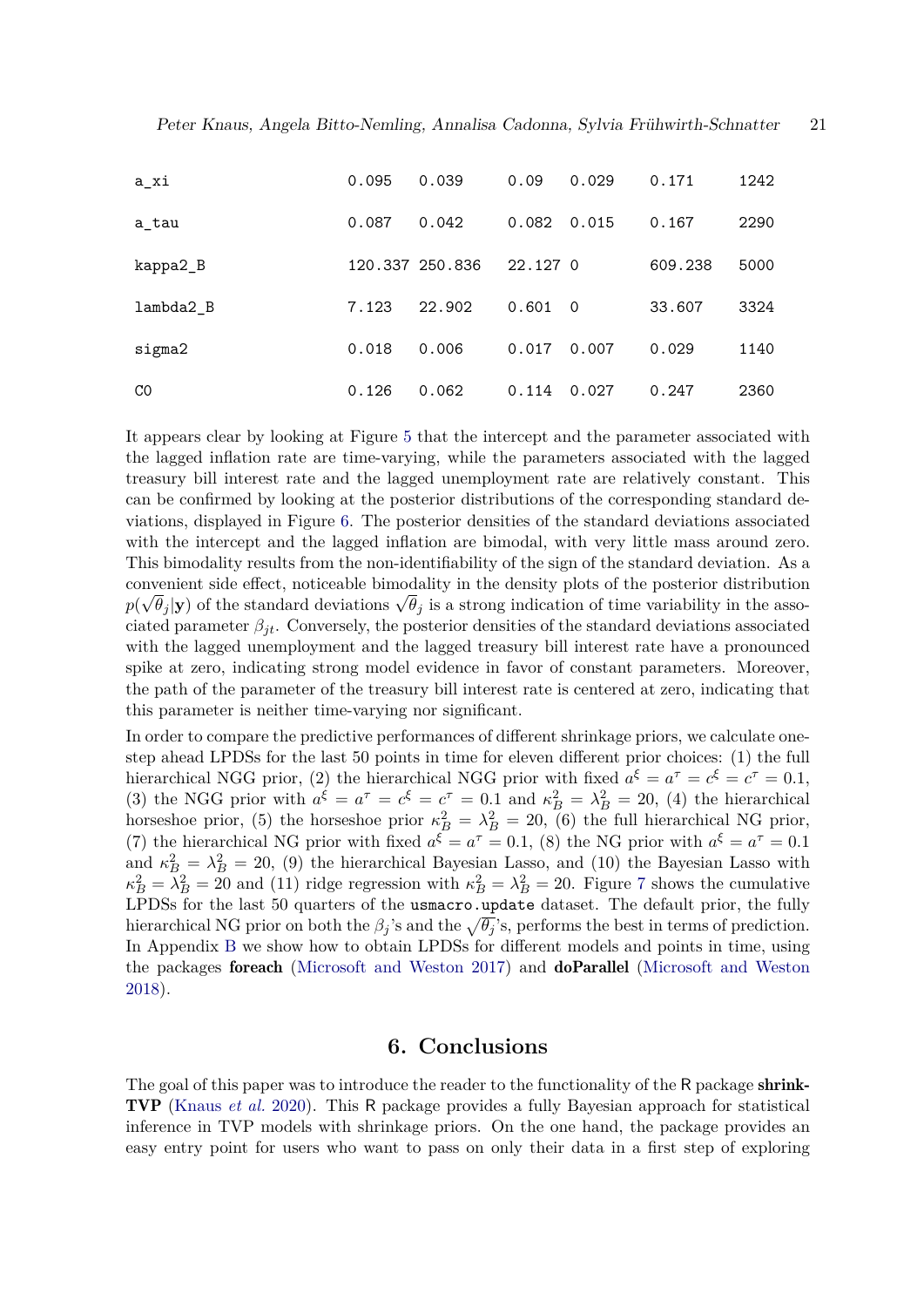<span id="page-21-0"></span>

Figure 5: Visualization of the evolution of the time-varying parameter  $\beta_j = (\beta_{j0}, \ldots, \beta_{jT})$ over time  $t = 0, \ldots, T$  for  $j = 1, \ldots, 4$  for the usmacro.update dataset. The median is displayed as a black line, and the shaded areas indicate the pointwise 95% and 50% posterior credible intervals.

TVP models for their specific application context. Running the function shrinkTVP under the default model with a fully hierarchical NG shrinkage prior with predefined hyperparameters, estimation of a TVP model becomes as easy as using the well-known function lm for a standard linear regression model. On the other hand, exploiting numerous advanced options of the package, the more experienced user can also explore alternative model specifications such as the Bayesian Lasso or the horseshoe prior and use log-predictive density scores to compare various model specifications.

Various examples of the usage of shrinkTVP were given, and the summary and plot methods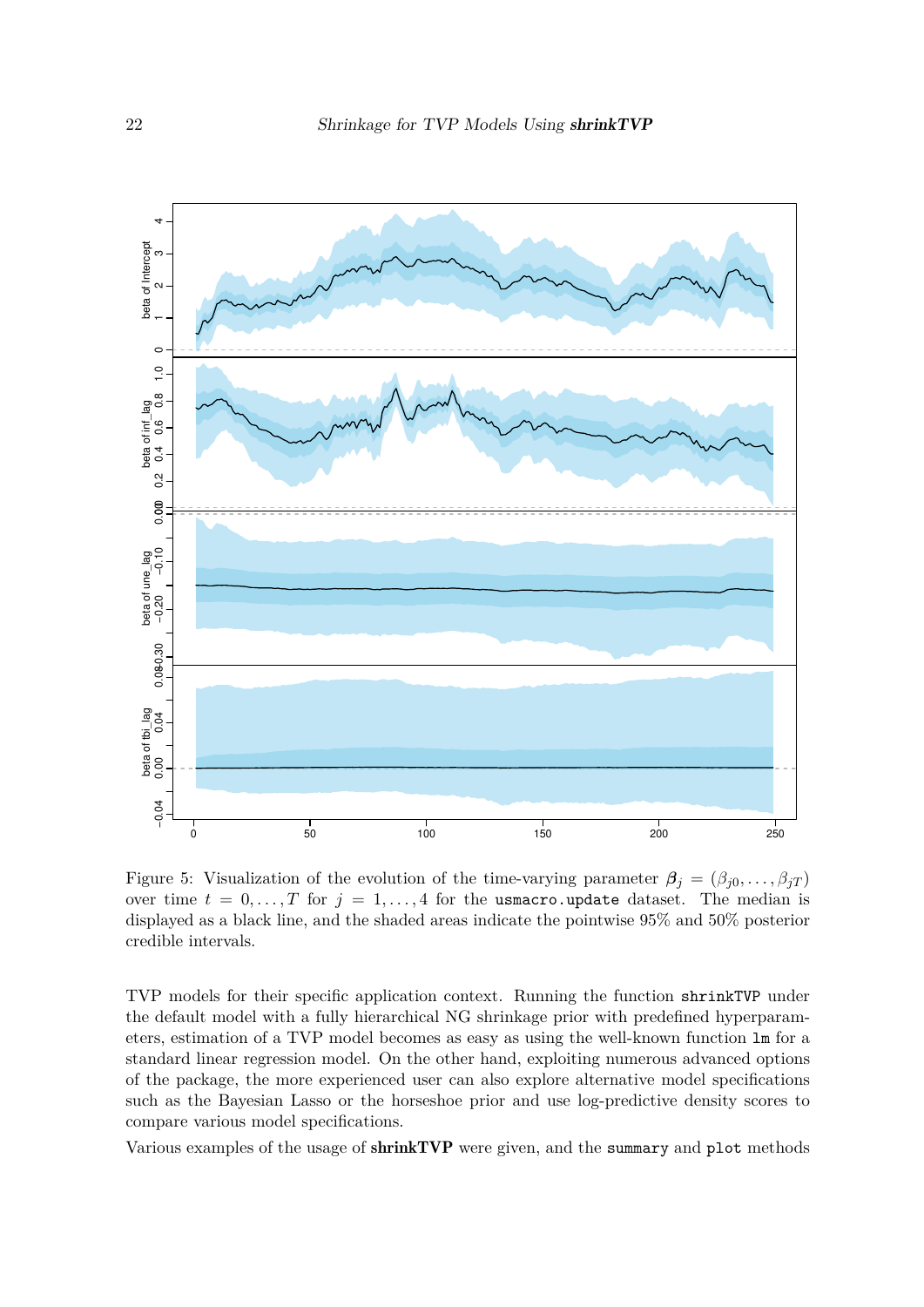<span id="page-22-0"></span>

Figure 6: Trace plots (left column) and kernel density estimates of the posterior density (right column) for the parameters  $\sqrt{\theta_1}, \ldots, \sqrt{\theta_4}$  for the usmacro.update dataset.

for straightforward posterior inference were illustrated. Furthermore, a predictive exercise with the dataset usmacro.updade from the package **bvarsv** was performed, with a focus on the calculation of LPDSs using shrinkTVP. The default model in shrinkTVP showed better performance than its competitors in terms of cumulative LPDSs. While these examples were confined to univariate responses, the package can also be applied in a multivariate context, for instance to the sparse TVP Cholesky SV model considered in [Bitto and Frühwirth-Schnatter](#page-28-0) [\(2019\)](#page-28-0), exploiting a representation of this model as a system of independent TVP models with univariate responses.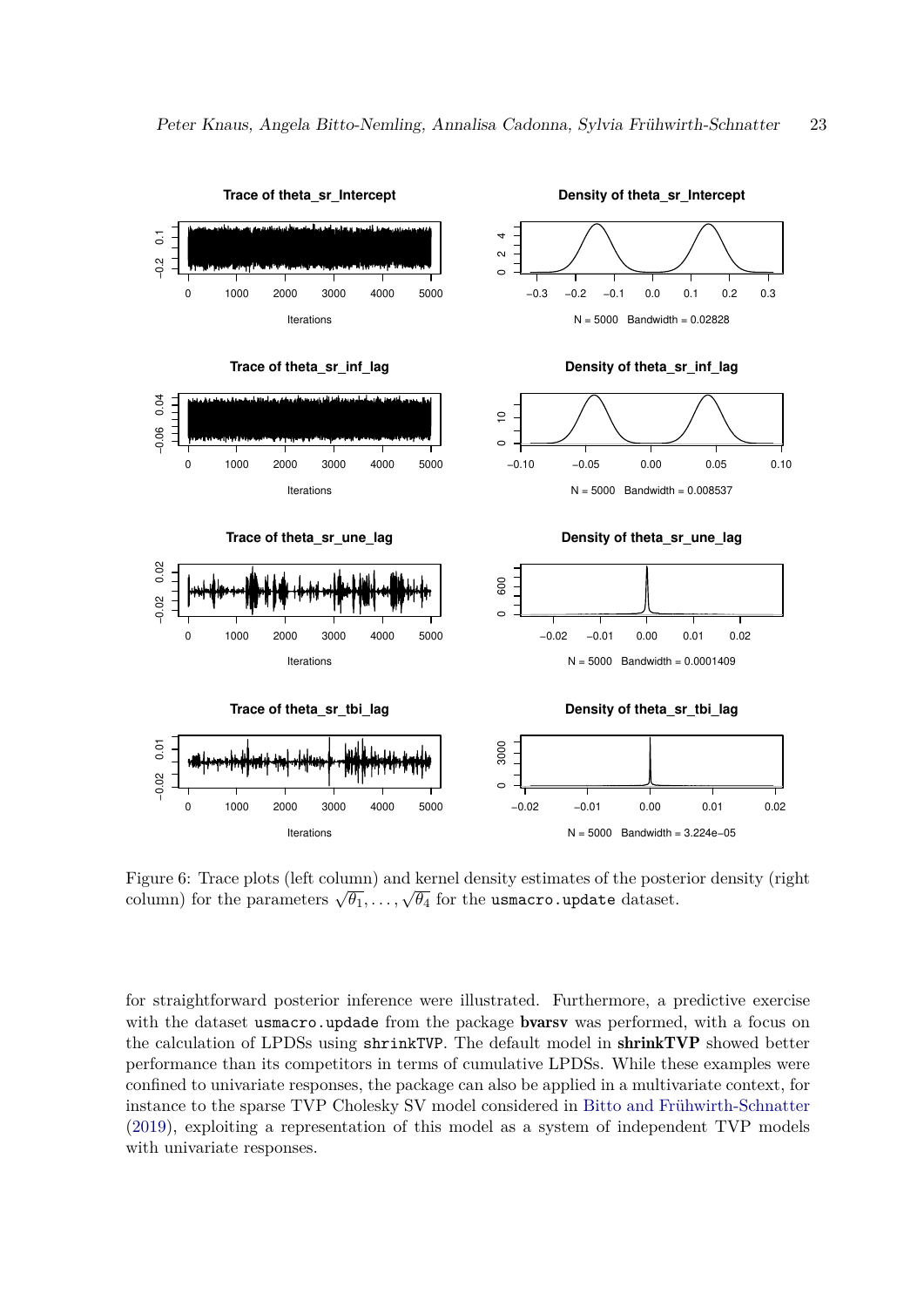<span id="page-23-1"></span>

Figure 7: Cumulative LPDSs for the last 50 quarters of the usmacro.update dataset, for eleven different shrinkage priors: (1) the full hierarchical NGG prior, (2) the hierarchical NGG prior with fixed  $a^{\xi} = a^{\tau} = c^{\xi} = c^{\tau} = 0.1$ , (3) the NGG prior with  $a^{\xi} = a^{\tau} = c^{\xi} = c^{\tau} = 0.1$  and  $\kappa_B^2 = \lambda_B^2 = 20$ , (4) the hierarchical horseshoe prior, (5) the horseshoe prior  $\kappa_B^2 = \lambda_B^2 = 20$ , (6) the full hierarchical NG prior, (7) the hierarchical NG prior with fixed  $a^{\xi} = a^{\tau} = 0.1$ , (8) the NG prior with  $a^{\xi} = a^{\tau} = 0.1$  and  $\kappa_B^2 = \lambda_B^2 = 20$ , (9) the hierarchical Bayesian Lasso, and (10) the Bayesian Lasso with  $\kappa_B^2 = \lambda_B^2 = 20$  and (11) ridge regression with  $\kappa_B^2 = \lambda_B^2 = 20$ .

# <span id="page-23-0"></span>**A. Appendix: Full conditional distribution of the latent states**

Let  $y_t^* = y_t - x_t \beta$  and  $\mathbf{F}_t = x_t \text{Diag}(\sqrt{\theta_1}, \dots, \sqrt{\theta_d})$  for  $t = 1, \dots, T$ . Conditional on all other variables, the joint density for the state process  $\tilde{\boldsymbol{\beta}} = (\tilde{\boldsymbol{\beta}}_0, \tilde{\boldsymbol{\beta}}_1, \dots, \tilde{\boldsymbol{\beta}}_T)$  is multivariate normal. This distribution can be written in terms of the tri-diagonal precision matrix  $\Omega$  and the mean vector **c** [\(McCausland](#page-29-13) *et al.* [2011\)](#page-29-13):

$$
\tilde{\boldsymbol{\beta}}|\boldsymbol{\beta}, \mathbf{Q}, \sigma_1^2, \dots, \sigma_T^2, y_1^*, \dots y_T^* \sim \mathcal{N}_{(T+1)d} \left(\mathbf{\Omega}^{-1}\mathbf{c}, \mathbf{\Omega}^{-1}\right)
$$
\n(19)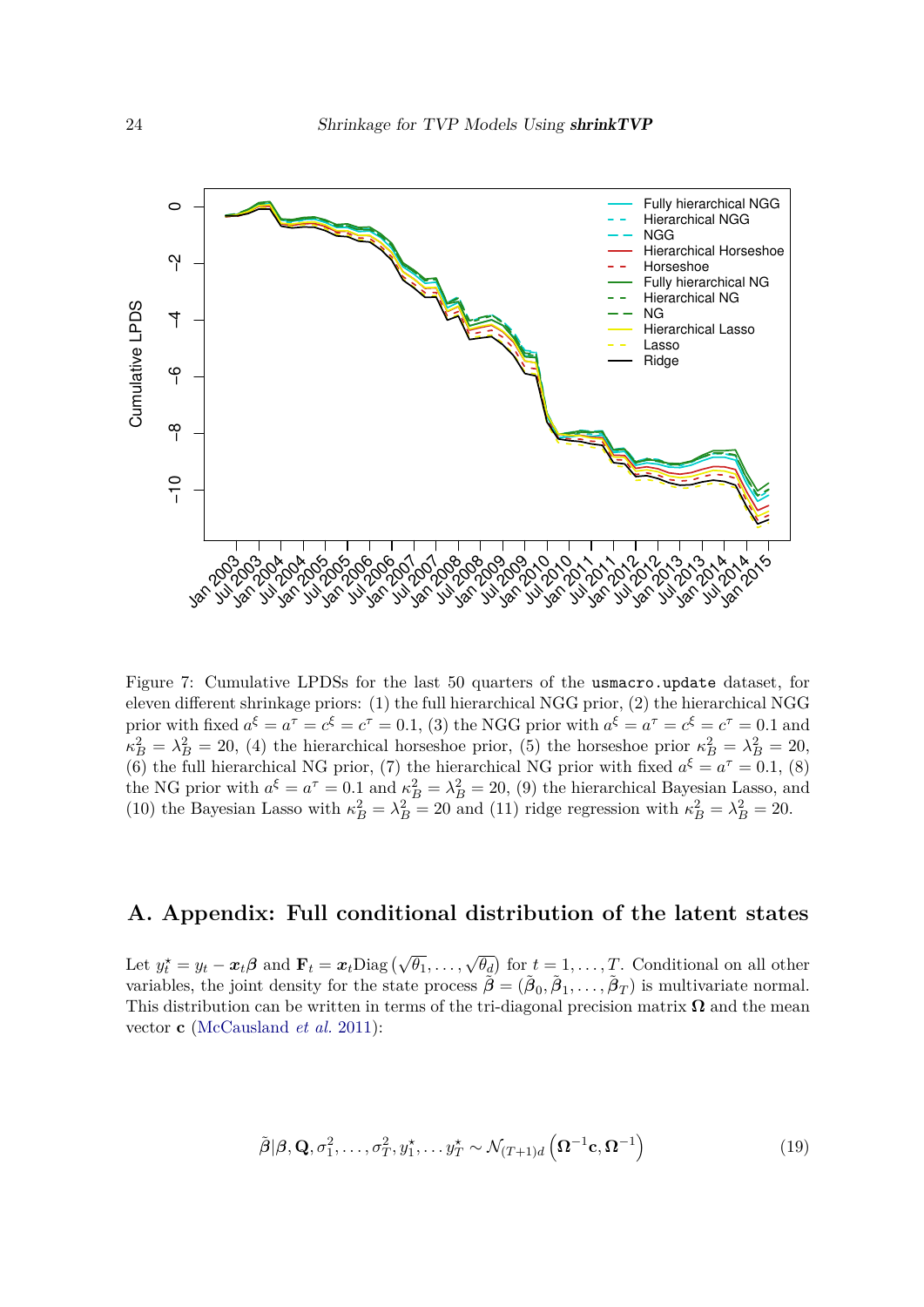$\overline{a}$ 

where:

$$
\bm{\Omega} = \begin{bmatrix} \bm{\Omega}_{00} & \bm{\Omega}_{01} & 0 & & & \\ \bm{\Omega}_{01}^\top & \bm{\Omega}_{11} & \bm{\Omega}_{12} & 0 & 0 & & \\ 0 & \bm{\Omega}_{12}^\top & \bm{\Omega}_{22} & \bm{\Omega}_{23} & \ddots & & \vdots & \\ & & 0 & \bm{\Omega}_{23}^\top & \ddots & \ddots & 0 & \\ & & & \vdots & \ddots & \ddots & \bm{\Omega}_{T-1,T-1} & \bm{\Omega}_{T-1,T} \\ & & & 0 & \dots & 0 & \bm{\Omega}_{T-1,T}^\top & \bm{\Omega}_{TT} \end{bmatrix}, \quad \mathbf{c} = \begin{bmatrix} \mathbf{c}_0 \\ \mathbf{c}_1 \\ \vdots \\ \mathbf{c}_T \\ \mathbf{c}_T \end{bmatrix}.
$$

In this representation, each submatrix  $\Omega_{ts}$  is a matrix of dimension  $d \times d$  defined as

$$
\begin{array}{rcl}\n\mathbf{\Omega}_{00} & = & 2I_d, \\
\mathbf{\Omega}_{tt} & = & \mathbf{F}_t^\top \mathbf{F}_t / \sigma_t^2 + 2I_d, \quad t = 1, \dots, T - 1, \\
\mathbf{\Omega}_{TT} & = & \mathbf{F}_T^\top \mathbf{F}_T / \sigma_T^2 + I_d, \\
\mathbf{\Omega}_{t-1,t} & = & -I_d, \quad t = 1, \dots, T,\n\end{array}
$$

where  $I_d$  is the  $d \times d$  identity matrix and  $c_t$  is a column vector of dimension  $d \times 1$ , defined as

$$
\mathbf{c}_0 = \mathbf{0}, \qquad \mathbf{c}_t = (\mathbf{F}_t^\top / \sigma_t^2) y_t^\star, \quad t = 1, \dots, T.
$$

In the homoscedastic case,  $\sigma_1^2 = \ldots = \sigma_T^2 = \sigma^2$ .

 $\overline{a}$ 

# **B. Multicore LPDS calculation**

<span id="page-24-0"></span>In the code below, the following R packages are used: doParallel [\(Microsoft and Weston 2018\)](#page-30-14), foreach [\(Microsoft and Weston 2017\)](#page-30-13), zoo [\(Zeileis and Grothendieck 2005\)](#page-31-0), and RhpcBLASctl [\(Nakano and Nakama 2018\)](#page-30-15).

```
R> # Calculate LPDS in multicore
R> # Load libraries for multicore computations
R> library("doParallel")
R> library("foreach")
R>
R> # For manipulating dates
R> library("zoo")
R>
R> # Load library for controlling number of BLAS threads
R> library("RhpcBLASctl")
R>
R> # Define how many periods to calculate LPDS for
R> Tmax <- nrow(us_data) - 1
R> T0 <- Tmax - 49
R>
R> # Determine number of cores to be used and register parallel backend
R> ncores <- 4
R> cl <- makeCluster(ncores)
```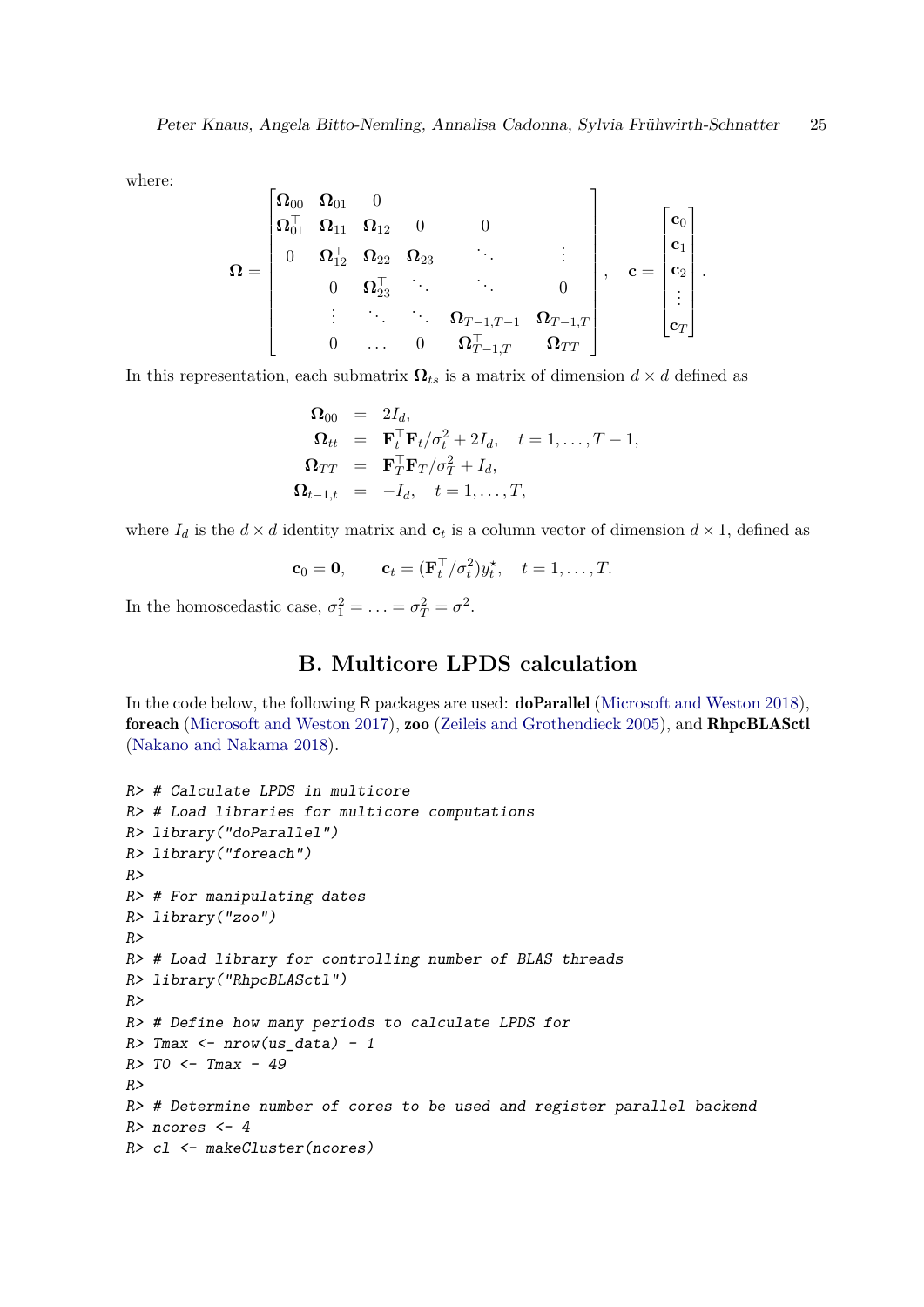```
R> registerDoParallel(cl)
R>
R> lpds <- foreach(t = T0:Tmax, .combine = "cbind",
     + .packages = c("RhpcBLASctl", "shrinkTVP"),
+ .errorhandling = "pass") %dopar% {
+
+ set.seed(t)
+
+ niter <- 30000
+ nburn <- 15000
+ nthin <- 5
+
+ # Set number of BLAS threads, so they dont interfere with each other
+ blas_set_num_threads(1)
+
+ # Create data_t from all data up to time t and
+ # y_test and x_test from data at time t+1
+ data_test <- us_data[t+1,]
+ data_t <- us_data[1:t,]
+
+ # Run MCMC to calculate all LPDS
+ # Fully hierarchical triple gamma
+ res_FH_TG <- shrinkTVP(inf ~ inf_lag + une_lag + tbi_lag, data = data_t,
+ mod_type = "triple", niter = niter, nburn = nburn, nthin = nthin)
+
+ # Hierarchical triple gamma
+ res_H_TG <- shrinkTVP(inf ~ inf_lag + une_lag + tbi_lag, data = data_t,
+ mod_type = "triple", niter = niter, nburn = nburn, nthin = nthin,
+ learn_a_xi = FALSE, learn_a_tau = FALSE,
+ learn_c_xi = FALSE, learn_c_tau = FALSE)
+
+ # Non-hierarchical triple gamma
    + res_TG <- shrinkTVP(inf ~ inf_lag + une_lag + tbi_lag, data = data_t,
+ mod_type = "triple", niter = niter, nburn = nburn, nthin = nthin,
+ learn_kappa2_B = FALSE, learn_lambda2_B = FALSE,
+ learn_a_xi = FALSE, learn_a_tau = FALSE,
+ learn_c_xi = FALSE, learn_c_tau = FALSE)
+
+ # Hierarchical horseshoe
+ res_H_HS <- shrinkTVP(inf ~ inf_lag + une_lag + tbi_lag, data = data_t,
+ mod_type = "triple", niter = niter, nburn = nburn, nthin = nthin,
+ learn_a_xi = FALSE, learn_a_tau = FALSE,
+ learn_c_xi = FALSE, learn_c_tau = FALSE,
+ a_xi = 0.5, a_tau = 0.5, c_xi = 0.5, c_tau = 0.5)
+
+ # Non-hierarchical horseshoe
+ res_HS <- shrinkTVP(inf ~ inf_lag + une_lag + tbi_lag, data = data_t,
```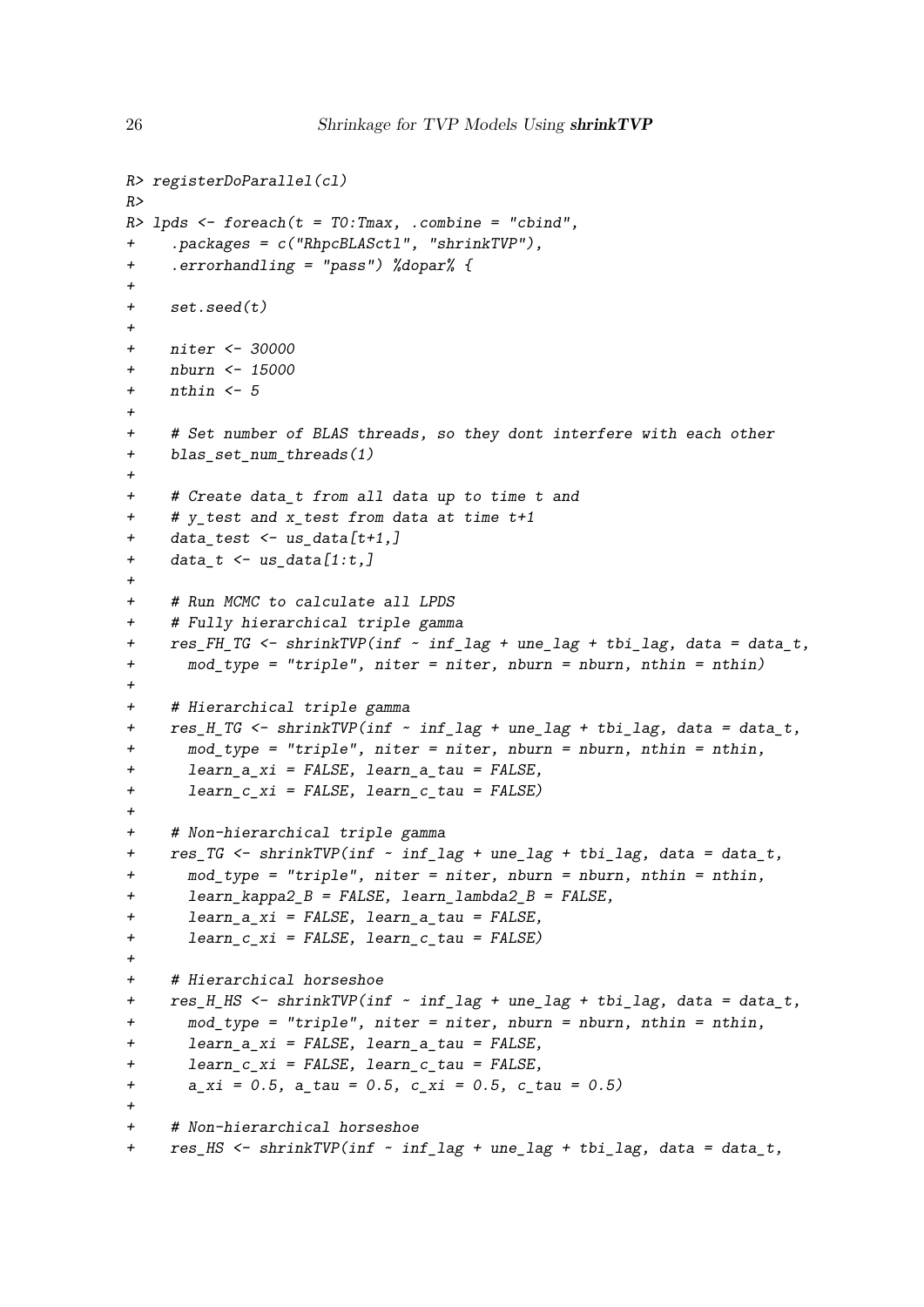```
+ mod_type = "triple", niter = niter, nburn = nburn, nthin = nthin,
+ learn_kappa2_B = FALSE, learn_lambda2_B = FALSE,
+ learn_a_xi = FALSE, learn_a_tau = FALSE,
+ learn_c_xi = FALSE, learn_c_tau = FALSE,
+ a_xi = 0.5, a_tau = 0.5, c_xi = 0.5, c_tau = 0.5)
+
+ # Fully hierarchical double gamma
+ res_FH_DG <- shrinkTVP(inf ~ inf_lag + une_lag + tbi_lag, data = data_t,
+ niter = niter, nburn = nburn, nthin = nthin,
+ hyperprior_param = list(nu_tau = 1, nu_xi = 1))
+
+ # Hierarchical double gamma
+ res_H_DG <- shrinkTVP(inf ~ inf_lag + une_lag + tbi_lag, data = data_t,
+ niter = niter, nburn = nburn, nthin = nthin,
+ learn_a_xi = FALSE, learn_a_tau = FALSE,
+ a_xi = 0.1, a_tau = 0.1)
+
+ # Non-hierarchical double gamma
+ res_DG <- shrinkTVP(inf ~ inf_lag + une_lag + tbi_lag, data = data_t,
+ niter = niter, nburn = nburn, nthin = nthin,
+ learn_a_xi = FALSE, learn_a_tau = FALSE,
+ a_xi = 0.1, a_tau = 0.1,
+ learn_kappa2_B = FALSE, learn_lambda2_B = FALSE)
+
+ # Hierarchical Lasso
+ res_H_LS <- shrinkTVP(inf ~ inf_lag + une_lag + tbi_lag, data = data_t,
+ niter = niter, nburn = nburn, nthin = nthin,
+ learn_a_xi = FALSE, learn_a_tau = FALSE,
+ a_xi = 1, a_tau = 1)
+
+ # Non-hierarchical Lasso
+ res_LS <- shrinkTVP(inf ~ inf_lag + une_lag + tbi_lag, data = data_t,
+ niter = niter, nburn = nburn, nthin = nthin,
+ learn_a_xi = FALSE, learn_a_tau = FALSE,
+ a_xi = 1, a_tau = 1,
+ learn_kappa2_B = FALSE, learn_lambda2_B = FALSE)
+
+ # Ridge regression
+ res_FV <- shrinkTVP(inf ~ inf_lag + une_lag + tbi_lag, data = data_t,
+ mod_type = "ridge", niter = niter, nburn = nburn, nthin = nthin)
+
+
+ lpds_res <- c(LPDS(res_FH_TG, data_test),
+ LPDS(res_H_TG, data_test),
+ LPDS(res_TG, data_test),
+ LPDS(res_H_HS, data_test),
+ LPDS(res_HS, data_test),
```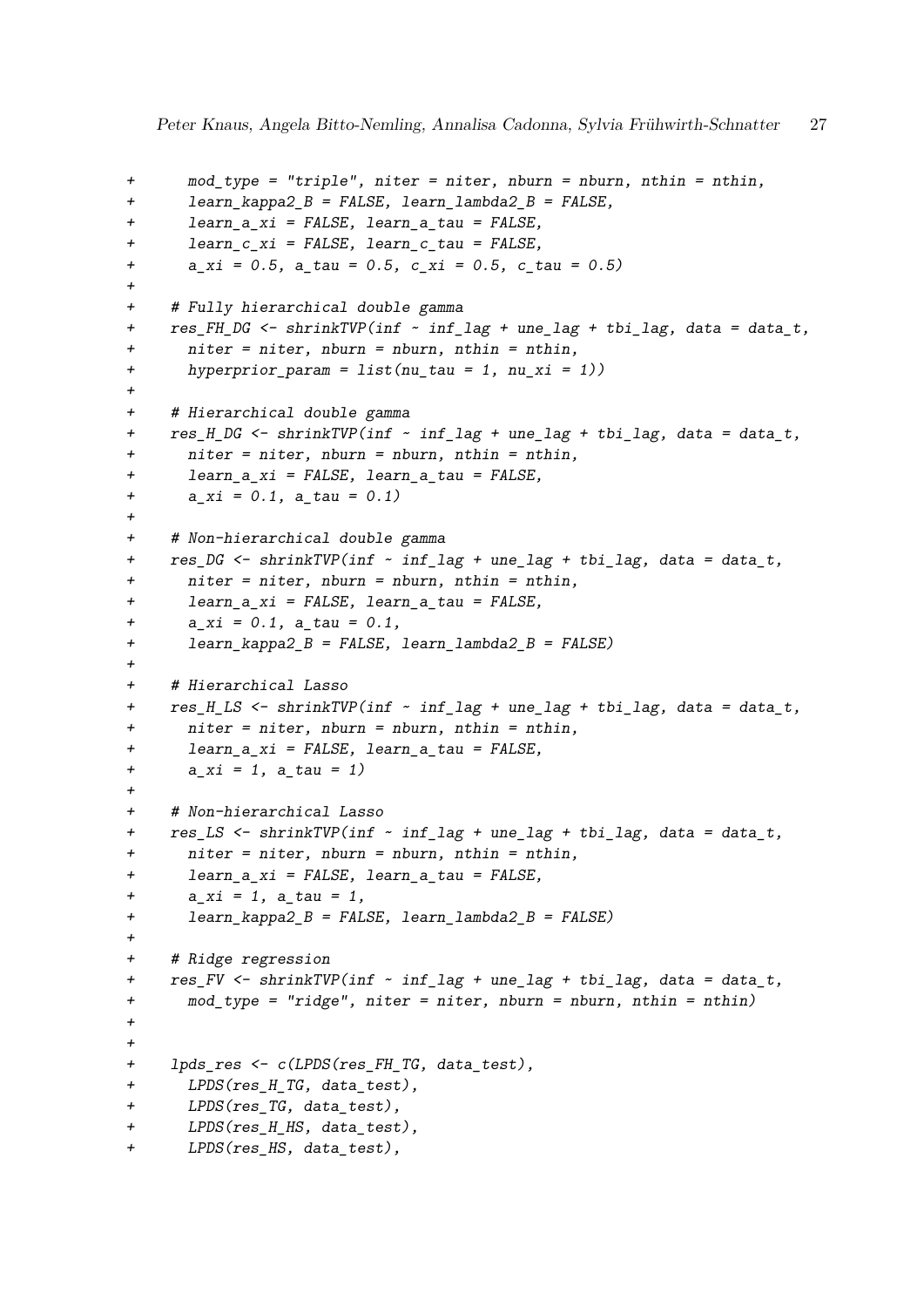```
+ LPDS(res_FH_DG, data_test),
+ LPDS(res_H_DG, data_test),
+ LPDS(res_DG, data_test),
+ LPDS(res_H_LS, data_test),
+ LPDS(res_LS, data_test),
+ LPDS(res_FV, data_test))
+
+ rm(list = ls()[!ls() %in% c("lpds_res", "us_data")])
+
+ return(lpds_res)
+ }
R> stopCluster(cl)
R>
R>
R> cumu_lpds <- apply(lpds, 1, cumsum)
R> color <- c(rep("cyan3", 3),
+ rep("firebrick3", 2),
+ rep("forestgreen", 3),
+ rep("yellow2", 2),
+ "black")
R> lty <- c(1:3, 1:2, 1:3, 1:2, 1)
R>
R> # Plot results
R> par(mar=c(6,4,1,1))
R> colnames(cumu_lpds) <- c("Fully hierarchical NGG",
+ "Hierarchical NGG",
+ "NGG",
+ "Hierarchical Horseshoe",
+ "Horseshoe",
+ "Fully hierarchical NG",
+ "Hierarchical NG",
+ "NG",
+ "Hierarchical Lasso",
+ "Lasso",
+ "Ridge Regression")
R>
R> matplot(cumu_lpds, type = "l", ylab = "Cumulative LPDS",
+ xaxt = "n", xlab = "", col = color, lty = lty, lwd = 1.5)
R>
R> # Extract labels from time series
R> labs = as.yearmon(time(usmacro.update))[T0:Tmax + 1][c(FALSE, TRUE)]
R>
R> # Create custom axis labels
R> axis(1, at = (1:length(T0:Tmax))[c(FALSE, TRUE)], labels = FALSE)
R> text(x=(1:length(T0:Tmax))[c(FALSE, TRUE)],
+ y=par()$usr[3]-0.05*(par()$usr[4]-par()$usr[3]),
+ labels=labs, srt=45, adj=1, xpd=TRUE)
```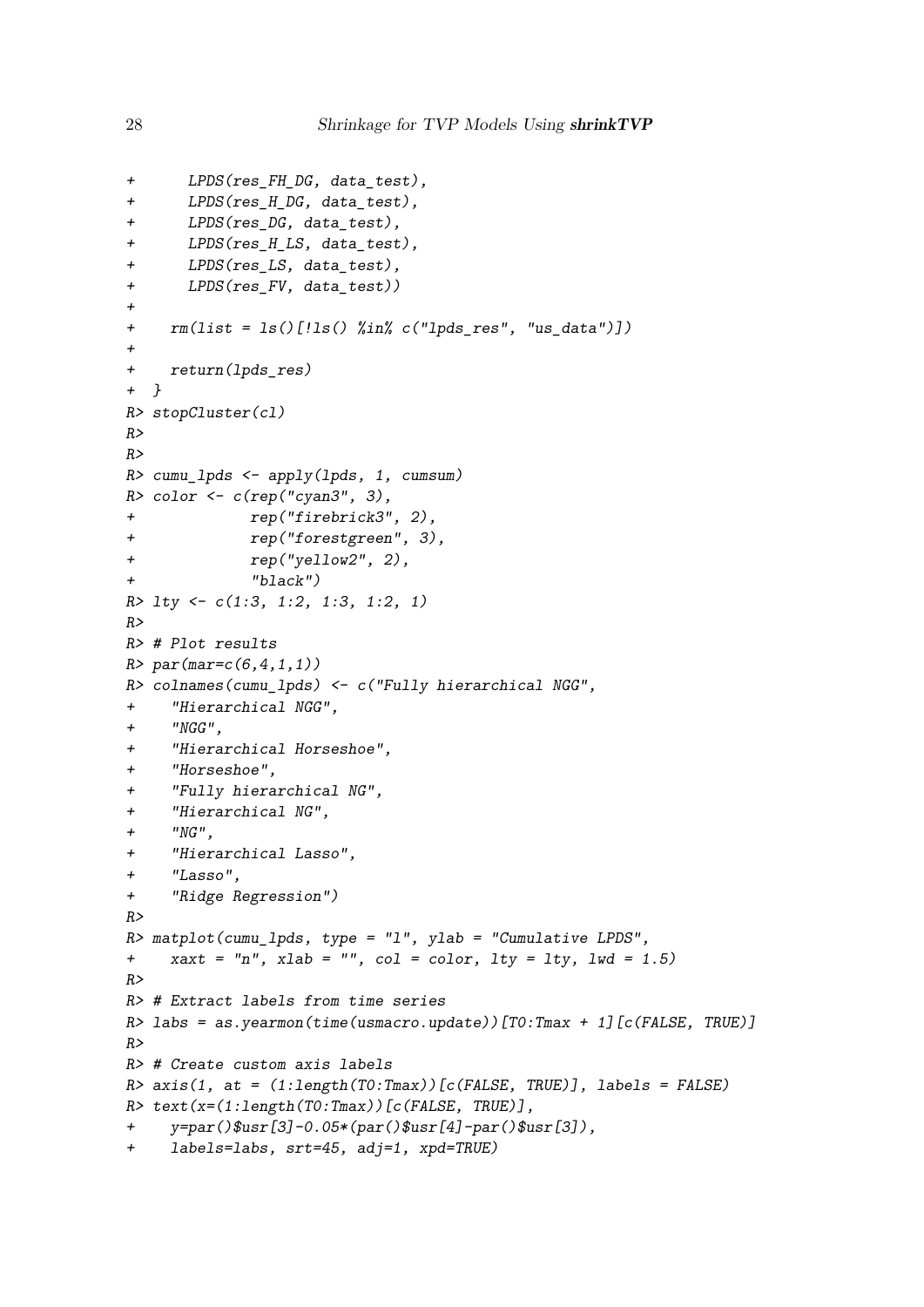*R> R> # Add legend R> legend("topright", colnames(cumu\_lpds), col = color, + lty = lty,lwd = 1.5, bty = "n", cex = 0.8)*

# **References**

- <span id="page-28-11"></span>Bai R, Ghosh M (2018). MBSP*: Multivariate Bayesian Model with Shrinkage Priors*. R package version 1.0, URL <https://CRAN.R-project.org/package=MBSP>.
- <span id="page-28-10"></span>Bai R, Ghosh M (2019). *NormalBetaPrime: Normal Beta Prime Prior*. R package version 2.2, URL <https://CRAN.R-project.org/package=NormalBetaPrime>.
- <span id="page-28-3"></span>Belmonte MAG, Koop G, Korobolis D (2014). "Hierarchical Shrinkage in Time-Varying Parameter Models." *Journal of Forecasting*, **33**, 80–94.
- <span id="page-28-4"></span>Bhadra A, Datta J, Polson N, Willard B (2017). "Lasso Meets Horsheshoe." *https://arxiv.org/abs/1706.10179*.
- <span id="page-28-0"></span>Bitto A, Frühwirth-Schnatter S (2019). "Achieving Shrinkage in a Time-Varying Parameter Model Framework." *Journal of Econometrics*, **210**, 75–97.
- <span id="page-28-8"></span>Breheny P, Huang J (2011). "Coordinate Descent Algorithms for Nonconvex Penalized Regression, with Applications to Biological Feature Selection." *Annals of Applied Statistics*, **5**(1), 232–253.
- <span id="page-28-1"></span>Cadonna A, Frühwirth-Schnatter S, Knaus P (2020). "Triple the Gamma—A Unifying Shrinkage Prior for Variance and Variable Selection in Sparse State Space and TVP Models." *Econometrics*, **8**(2), 20.
- <span id="page-28-7"></span>Carpenter B, Gelman A, Hoffman MD, Lee D, Goodrich B, Betancourt M, Brubaker M, Guo J, Li P, Riddell A (2017). "Stan: A Probabilistic Programming Language." *Journal of statistical software*, **76**(1).
- <span id="page-28-6"></span>Casas I, Fernandez-Casal R (2019). tvReg*: Time-Varying Coefficients Linear Regression for Single and Multi-Equations*. R package version 0.4.2, URL [https://CRAN.R-project.](https://CRAN.R-project.org/package=tvReg) [org/package=tvReg](https://CRAN.R-project.org/package=tvReg).
- <span id="page-28-2"></span>Dangl T, Halling M (2012). "Predictive Regressions with Time-Varying Coefficients." *Journal of Financial Economics*, **106**, 157–181.
- <span id="page-28-5"></span>Del Negro M, Primiceri G (2015). "Time Varying Structural Vector Autoregressions and Monetary Policy: A Corrigendum." *Review of Economic Studies*, **82**(4), 1342–1345. URL <https://EconPapers.repec.org/RePEc:oup:restud:v:82:y:2015:i:4:p:1342-1345.>
- <span id="page-28-9"></span>Dunkler D, Sauerbrei W, Heinze G (2016). "Global, Parameterwise and Joint Shrinkage Factor Estimation." *Journal of Statistical Software*, **69**(8), 1–19. [doi:10.18637/jss.v069.i08](https://doi.org/10.18637/jss.v069.i08).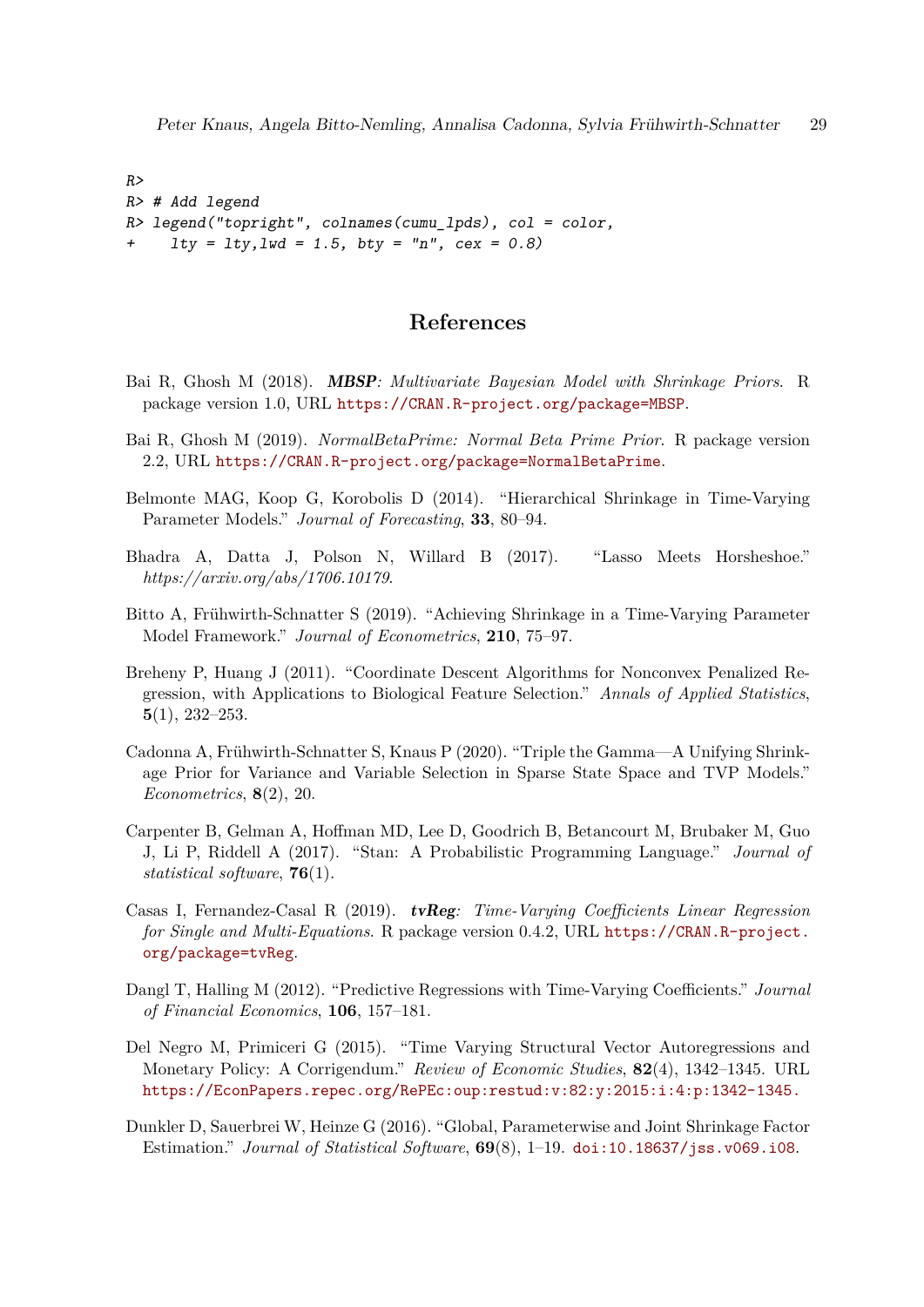- <span id="page-29-2"></span>Eddelbuettel D, Balamuta JJ (2017). "Extending extitR with extitC $++$ : A Brief Introduction to extitRcpp." *PeerJ Preprints*, **5**, e3188v1. ISSN 2167-9843. [doi:10.7287/peerj.](https://doi.org/10.7287/peerj.preprints.3188v1) [preprints.3188v1](https://doi.org/10.7287/peerj.preprints.3188v1). URL <https://doi.org/10.7287/peerj.preprints.3188v1>.
- <span id="page-29-3"></span>Eddelbuettel D, Sanderson C (2014). "RcppArmadillo: Accelerating R With High-Performance C++ Linear Algebra." *Computational Statistics and Data Analysis*, **71**, 1054– 1063. URL <http://dx.doi.org/10.1016/j.csda.2013.02.005>.
- <span id="page-29-6"></span>Friedman J, Hastie T, Tibshirani R (2010). "Regularization Paths for Generalized Linear Models via Coordinate Descent." *Journal of Statistical Software*, **33**(1), 1–22. URL [http:](http://www.jstatsoft.org/v33/i01/) [//www.jstatsoft.org/v33/i01/](http://www.jstatsoft.org/v33/i01/).
- <span id="page-29-1"></span>Frühwirth-Schnatter S, Wagner H (2010). "Stochastic Model Specification Search for Gaussian and Partially Non-Gaussian State Space Models." **154**, 85–100.
- <span id="page-29-7"></span>Gramacy RB (2019). monomvn*: Estimation for Multivariate Normal and Student-t Data with Monotone Missingness*. R package version 1.9-10, URL [https://CRAN.R-project.](https://CRAN.R-project.org/package=monomvn) [org/package=monomvn](https://CRAN.R-project.org/package=monomvn).
- <span id="page-29-11"></span>Griffin JE, Brown PJ (2010). "Inference with Normal-Gamma Prior Distributions in Regression Problems." *Bayesian Analysis*, **5**, 171–188.
- <span id="page-29-5"></span>Helske J (2019). walker*: Bayesian Regression with Time-Varying Coefficients*. R package version 0.3.0, URL <http://github.com/helske/walker>.
- <span id="page-29-8"></span>Jacquier E, Polson NG, Rossi PE (1994). "Bayesian Analysis of Stochastic Volatility Models." **12**, 371–417.
- <span id="page-29-10"></span>Kastner G (2016). "Dealing with Stochastic Volatility in Time Series Using the R Package stochvol." *Journal of Statistical Software*, **69**, 1–30.
- <span id="page-29-9"></span>Kastner G, Frühwirth-Schnatter S (2014). "Ancillarity-Sufficiency Interweaving Strategy (ASIS) for Boosting MCMC Estimation of Stochastic Volatility Models." *Computational Statistics and Data Analysis*, **76**, 408–423.
- <span id="page-29-14"></span>Kastner G, Frühwirth-Schnatter S, Lopes HF (2017). "Efficient Bayesian Inference for Multivariate Factor Stochastic Volatility Models." **26**, 905–917.
- <span id="page-29-0"></span>Knaus P, Bitto-Nemling A, Cadonna A, Frühwirth-Schnatter S (2020). *shrinkTVP: Efficient Bayesian Inference for Time-Varying Parameter Models with Shrinkage*. R package version 2.0, URL <https://CRAN.R-project.org/package=shrinkTVP>.
- <span id="page-29-4"></span>Krueger F (2015). *bvarsv: Bayesian Analysis of a Vector Autoregressive Model with Stochastic Volatility and Time-Varying Parameters*. R package version 1.1, URL [https://CRAN.](https://CRAN.R-project.org/package=bvarsv) [R-project.org/package=bvarsv](https://CRAN.R-project.org/package=bvarsv).
- <span id="page-29-12"></span>Leydold J, Hörmann W (2017). GIGrvg*: Random Variate Generator for the GIG Distribution*. R package version 0.5, URL <https://CRAN.R-project.org/package=GIGrvg>.
- <span id="page-29-13"></span>McCausland WJ, Miller S, Pelletier D (2011). "Simulation Smoothing for State Space Models: A Computational Efficiency Analysis." **55**, 199–212.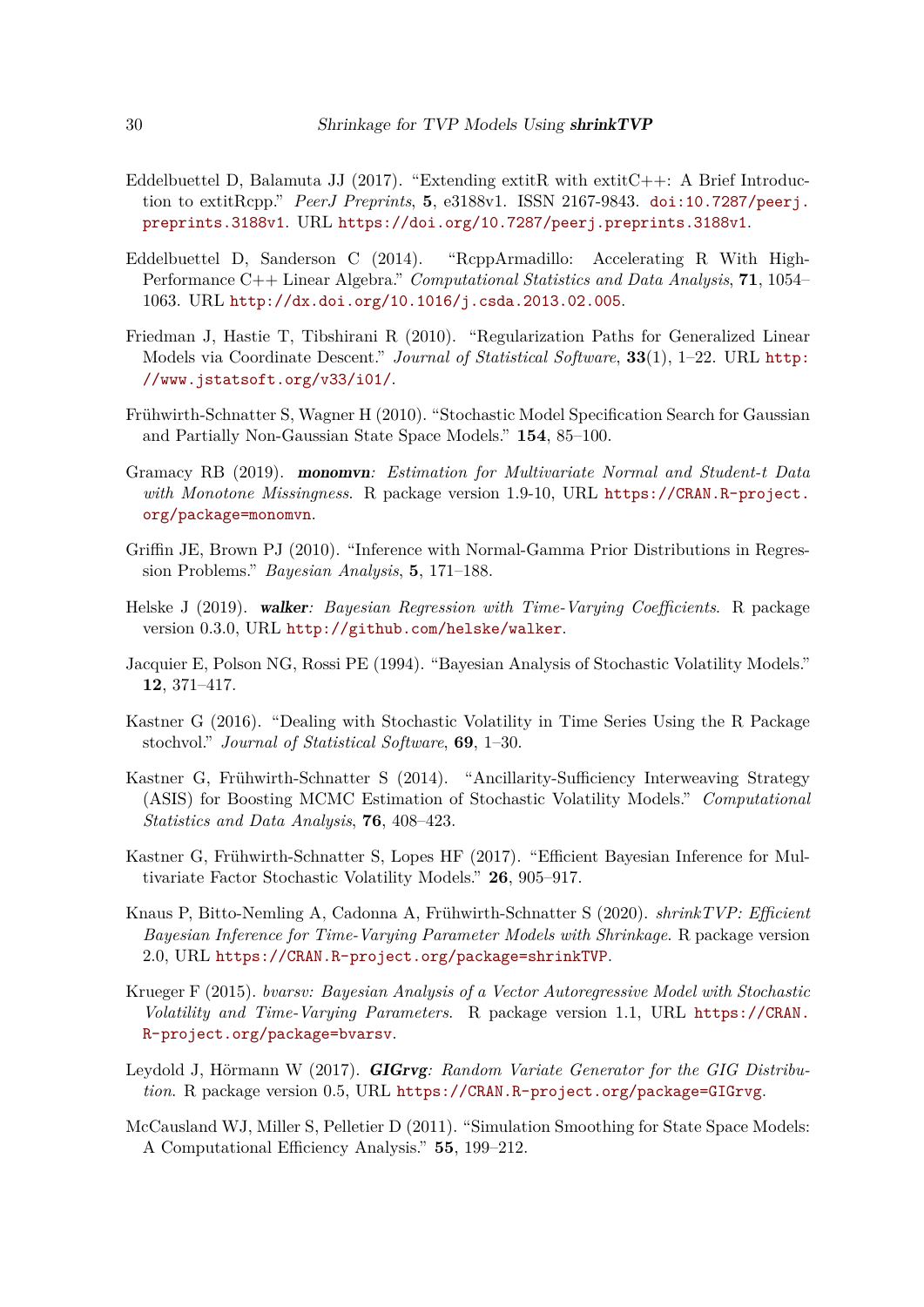- <span id="page-30-13"></span>Microsoft, Weston S (2017). *foreach: Provides Foreach Looping Construct for R*. R package version 1.4.4, URL <https://CRAN.R-project.org/package=foreach>.
- <span id="page-30-14"></span>Microsoft, Weston S (2018). *doParallel: Foreach Parallel Adaptor for the 'parallel' Package*. R package version 1.0.14, URL <https://CRAN.R-project.org/package=doParallel>.
- <span id="page-30-9"></span>Nakajima J (2011). "Time-Varying Parameter VAR Model with Stochastic Volatility: An Overview of Methodology and Empirical Applications." *Monetary and Economic Studies*, **29**, 107–142.
- <span id="page-30-15"></span>Nakano J, Nakama E (2018). *RhpcBLASctl: Control the Number of Threads on 'BLAS'*. R package version 0.18-205, URL <https://CRAN.R-project.org/package=RhpcBLASctl>.
- <span id="page-30-11"></span>Park T, Casella G (2008). "The Bayesian Lasso." **103**, 681–686.
- <span id="page-30-4"></span>Petris G (2010). "An R Package for Dynamic Linear Models." *Journal of Statistical Software*, **36**(12), 1–16. URL <http://www.jstatsoft.org/v36/i12/>.
- <span id="page-30-5"></span>Petris G, Petrone S, Campagnoli P (2009). *Dynamic Linear Models with R*.
- <span id="page-30-3"></span>Plummer M, Best N, Cowles K, Vines K (2006). "CODA: Convergence Diagnosis and Output Analysis for MCMC." *R News*, **6**(1), 7–11. URL [https://journal.r-project.org/](https://journal.r-project.org/archive/) [archive/](https://journal.r-project.org/archive/).
- <span id="page-30-0"></span>Primiceri G (2005). "Time Varying Structural Vector Autoregressions and Monetary Policy." **72**, 821–852.
- <span id="page-30-1"></span>R Core Team (2017). R*: A Language and Environment for Statistical Computing*. R Foundation for Statistical Computing, Vienna, Austria. URL <https://www.R-project.org/>.
- <span id="page-30-2"></span>Ryan JA, Ulrich JM (2018). xts*: eXtensible Time Series*. R package version 0.11-2, URL <https://CRAN.R-project.org/package=xts>.
- <span id="page-30-7"></span>Scott SL (2019). *bsts: Bayesian Structural Time Series*. R package version 0.9.1, URL <https://CRAN.R-project.org/package=bsts>.
- <span id="page-30-12"></span>Simpson M, Niemi J, Roy V (2017). "Interweaving Markov Chain Monte Carlo Strategies for Efficient Estimation of Dynamic Linear Models." *Journal of Computational and Graphical Statistics*, **26**(1), 152–159.
- <span id="page-30-10"></span>Sims CA (2001). "Evolving Post-World War II U.S. Inflation Dynamics: Comment." *NBER Macroeconomics Annual*, **16**, 373–379. ISSN 08893365, 15372642. URL [http:](http://www.jstor.org/stable/3585376) [//www.jstor.org/stable/3585376](http://www.jstor.org/stable/3585376).
- <span id="page-30-8"></span>van der Pas S, Scott J, Chakraborty A, Bhattacharya A (2016). *horseshoe: Implementation of the Horseshoe Prior*. R package version 0.1.0, URL [https://CRAN.R-project.org/](https://CRAN.R-project.org/package=horseshoe) [package=horseshoe](https://CRAN.R-project.org/package=horseshoe).
- <span id="page-30-6"></span>Vihola M, Helske J, Franks J (2017). "Importance Sampling Type Estimators Based on Approximate Marginal MCMC." *ArXiv e-prints*. <1609.02541>.